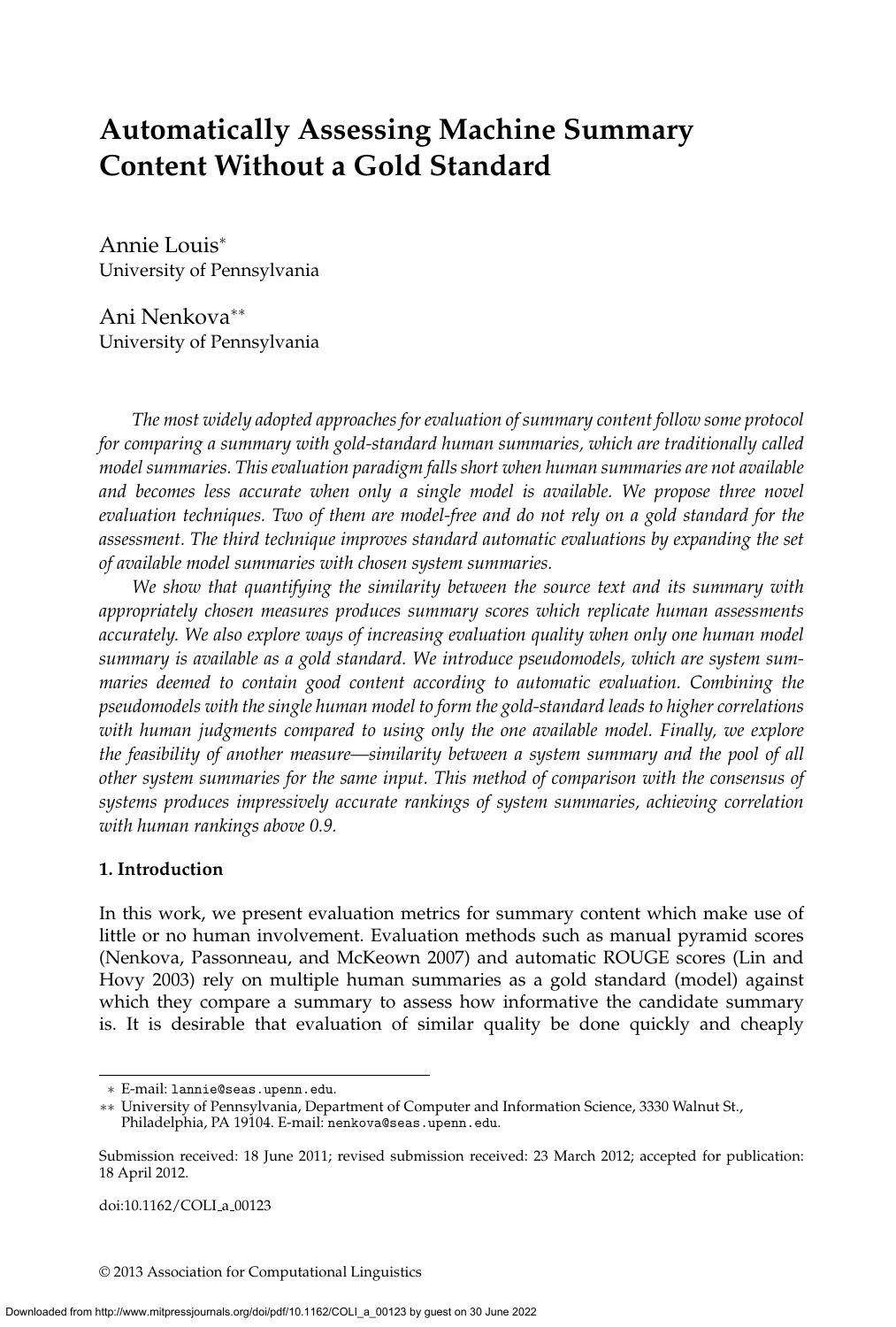on non-standard test sets that have few or no human summaries, or on large test sets for which creating human model summaries is infeasible. In our work, we aim to identify indicators of summary content quality that do not make use of human summaries but can replicate scores based on comparison with a gold standard very accurately.

Such indicators would need to be easily computable from existing resources and to provide rankings of systems that agree with rankings obtained through human judgments. There have been some early proposals for alternative methods. Donaway, Drummey, and Mather (2000) propose that a comparison of the source text with a summary can tell us how good the summary is. A summary that has higher similarity with the source text can be considered better than one with lower similarity. Radev and Tam (2003) perform a large scale evaluation with thousands of test documents. Their work is set up in a search engine scenario. They first rank the test documents using the search engine. Then they perform the same experiment now substituting the summaries from one system in place of the original documents. The system whose summaries have the most similar ranking as that generated for the full documents is considered the best system because not much information loss is introduced by the summarization process.

But these methods did not gain much popularity and their performance was never compared to human evaluations. Part of the reason is that only in the last decade have several large data sets with system summaries and their ratings from human judges become available for performing such studies. Our work is the first to provide a comprehensive report of the strengths of such approaches and we show that human ratings can be reproduced by these fully automatic metrics with high accuracy. Our results are based on data for multi-document news summarization.

The key insights of our approach can be summarized as follows:

**Input–summary similarity:** Good summaries are representative of the input and so one would expect that the more similar a summary is to the input, the better its content. Identifying a suitable input–summary similarity metric will provide a means for fully automatic evaluation of summaries. We present a quantitative analysis of this hypothesis and show that input–summary similarity is highly predictive of scores assigned by humans for the summaries. The choice of an appropriate metric to measure similarity is critical, however, and we show that information-theoretic measures turn out to be the most powerful for this task (Section 4).

**Addition of pseudomodels:** Having a larger number of model summaries has been shown to give more stable evaluation results, but for some data sets only a single model summary is available. We test the utility of *pseudomodels*, which are system summaries that are chosen to be added to the human summary pool and that are used as additional models. We find that augmenting the gold standard with pseudomodels helps obtain better correlations with human judgments than if a single model is used (Section 5).

**System summaries as models:** Most current summarization systems perform content selection reasonably well. We examine an approach to evaluation that exploits system output and considers all system summaries for a given input as a gold standard (Section 6). We find that similarity between a summary and such a gold standard constitutes a powerful automatic evaluation measure. The correlation between this measure and human evaluations is over 0.9.

We analyze a number of similarity metrics to identify the ones that perform best for automatic evaluation. The tool we developed, SIMetrix (Summary Input similarity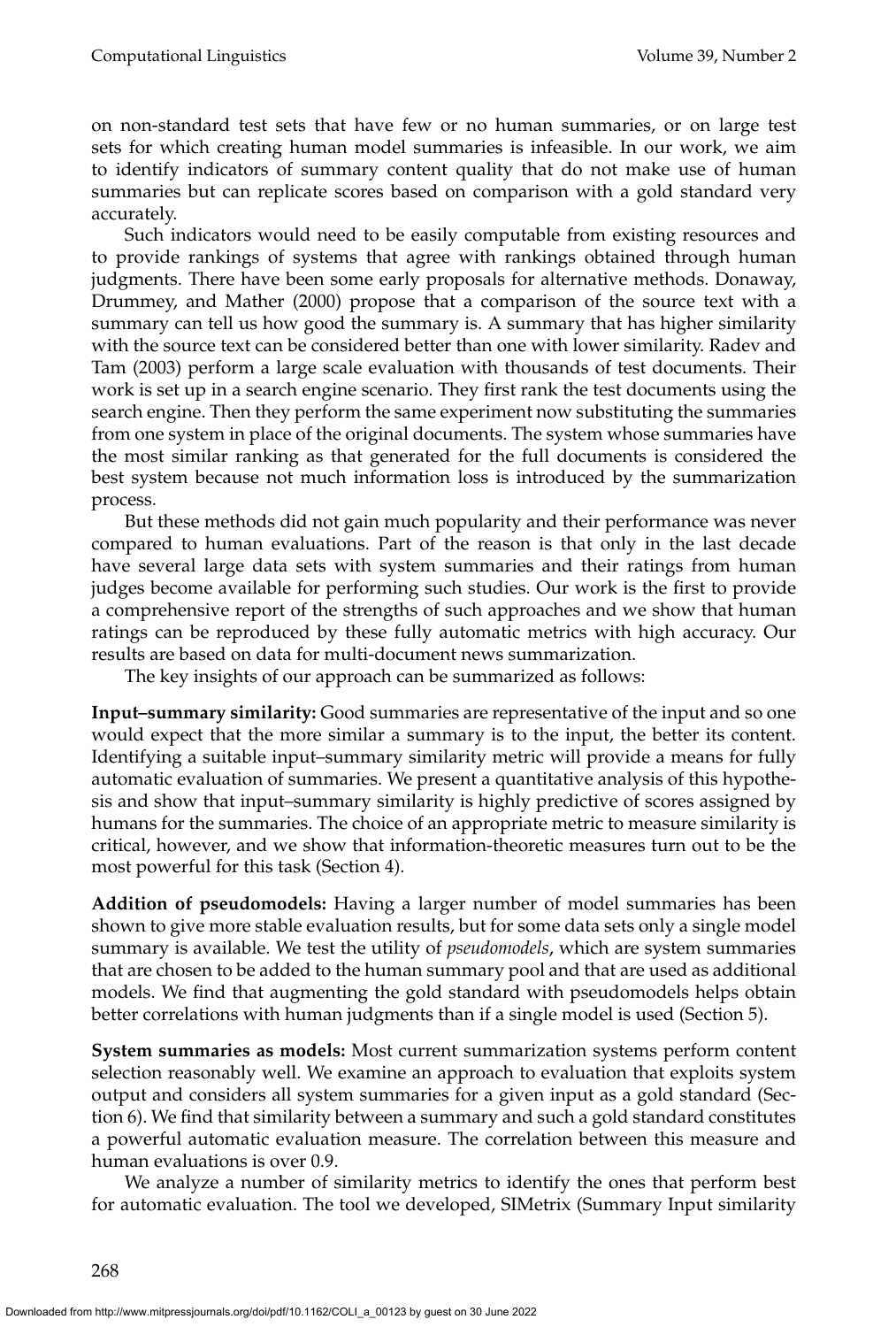Metrics), is freely available.<sup>1</sup> We test these resource-poor approaches to predict summary content scores assigned by human assessors. We evaluate the results on data from the Text Analysis Conferences.<sup>2</sup>

We find that our automatic methods to estimate summary quality are highly predictive of human judgments. Our best result is 0.93 correlation with human rankings using no model summaries and this is on par with automatic evaluation methods that do use human summaries. Our study provides some direction towards alternative methods of evaluation on non-standard test sets. The goal of our methods is to aid system development and tuning on new, especially large, data sets using little resources. Our metrics complement but are not intended to replace existing manual and automatic approaches to evaluation wherein the latter's strength and reliability are important for high confidence evaluations. Some of our findings are also relevant for system development as we identify desirable properties of automatic summaries that can be computed from the input (see Section 4). Our results are also strongly suggestive that system combination has the potential for improving current summarization systems (Section 6).

We start out with an outline of existing evaluation methods and the potential shortcomings of these approaches which we wish to address.

# **2. Current Content Evaluation Methods**

Summary quality is defined by two key aspects—content and linguistic quality. A good summary should contain the most important content in the input and also structure the content and present it as well-written text. Several methods have been proposed for evaluating system-produced summaries; some only assess content, others only linguistic quality, and some combine assessment of both. Some of these approaches are manual and others can be performed automatically.

In our work, we consider the problem of automatic evaluation of content quality. To establish the context for our work, we provide an overview of current content evaluation methods used at the annual evaluations run by NIST.

The Text Analysis Conference (TAC, previously called the Document Understanding Conference  $[DUC]^3$ ) conducts large scale evaluation of automatic systems on different summarization tasks. These conferences have been held every year since 2001 and the test sets and evaluation methods adopted by TAC/DUC have become the standard for reporting results in publications. TAC has employed a range of manual and automatic metrics over the years.

Manual evaluations of the systems are performed at NIST by trained assessors. The assessors score the summaries either

- a) by comparing with a *gold-standard summary* written by humans, or
- b) by providing a *direct rating* on a scale (1 to 5 or 1 to 10).

The human summaries against which other summaries are compared are interchangeably called models, gold standards, and references. Within TAC, they are typically called **models**.

<sup>1</sup> SIMetrix can be downloaded at http://www.seas.upenn.edu/∼lannie/IEval2.html.

<sup>2</sup> http://www.nist.gov/tac/.

<sup>3</sup> http://duc.nist.gov/.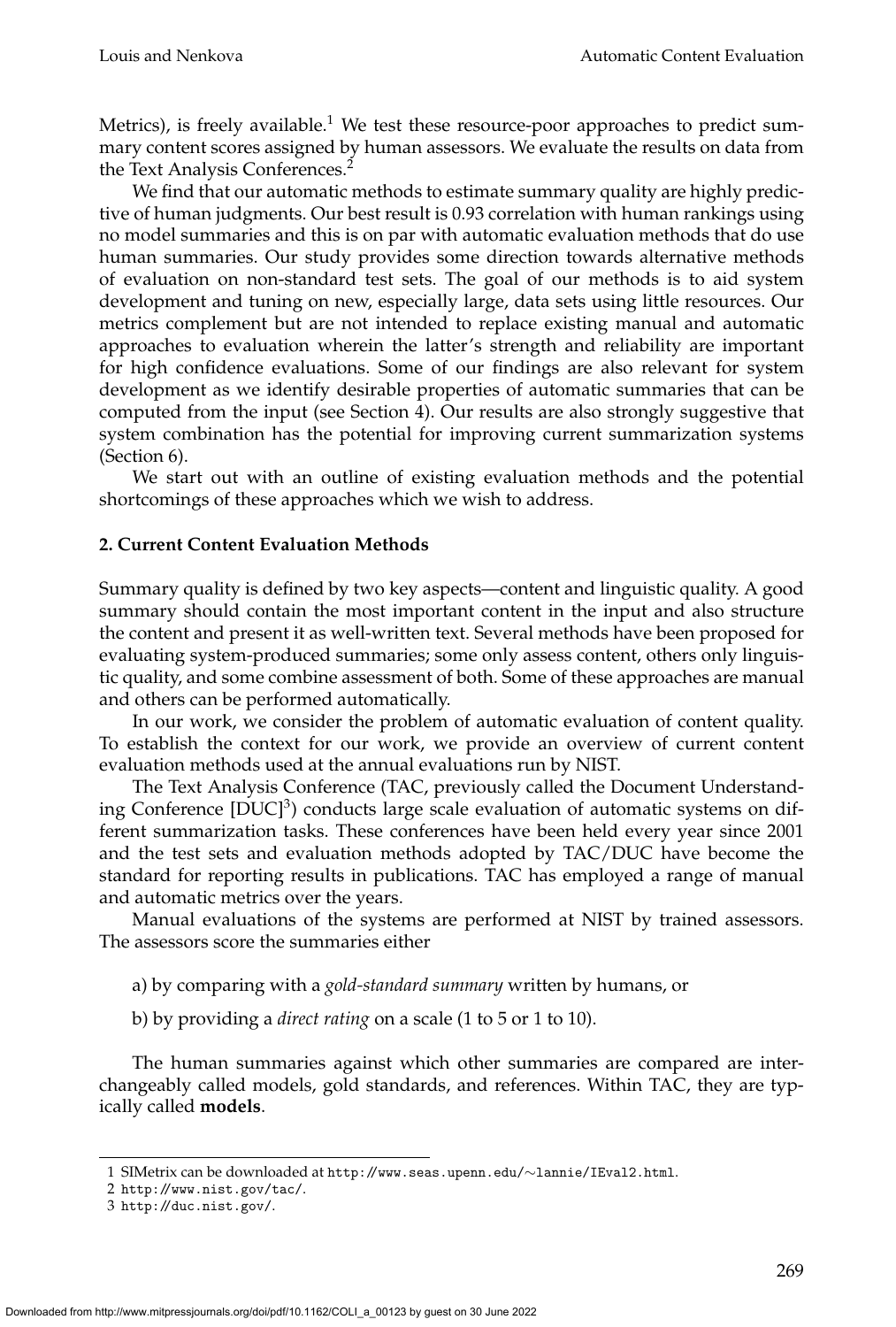#### **2.1 Content Coverage Scores**

The methods relying on a gold standard have evolved over the years. In the first years of DUC, a single model summary was used. System summaries were evaluated by manually assessing how much of the model's content is expressed in the system summary. Each clause in the model represents one unit for the evaluation. For each of these clauses, assessors specify the extent to which its content is expressed in a given system summary. The average degree to which the model summary's clauses overlap with the system summary's content is called **coverage**. These coverage scores were taken as indicators of content quality for the system summaries.

Different people include very different content in their summaries, however, and so the coverage scores can vary depending on which model is used (Rath, Resnick, and Savage 1961). This problem of bias in evaluation was later addressed by the pyramid technique, which combines information from multiple model summaries to compose the reference for evaluation. Since 2005, the pyramid evaluation method has become standard.

### **2.2 Pyramid Evaluation**

The **pyramid evaluation method** (Nenkova and Passonneau 2004) has been developed for reliable and diagnostic assessment of content selection quality in summarization and has been used in several large scale evaluations (Nenkova, Passonneau, and McKeown 2007). It uses multiple human models from which annotators identify semantically defined Summary Content Units (SCUs). Each SCU is assigned a weight equal to the number of human model summaries that express that SCU. An ideal maximally informative summary would express a subset of the most highly weighted SCUs, with multiple maximally informative summaries being possible. The pyramid score for a system summary *S* is equal to the following ratio:

$$
py(S) = \frac{\text{sum of weights of SCUs expressed in } S}{\text{sum of weights of an ideal summary with the same number of SCUs as } S}
$$
(1)

In this way, a more reliable score for a summary is obtained using multiple reference summaries. Four human summaries are normally used for pyramid evaluation at TAC.

### **2.3 Responsiveness Evaluation**

**Responsiveness** of a summary is a measure of overall quality combining both content selection and linguistic quality. It measures to what extent summaries convey appropriate content in a structured fashion. Responsiveness is assessed by direct ratings given by the judges. For example, a scale of 1 (poor summary) to 5 (very good summary) is used and these assessments are done without reference to any model summaries.

Pyramid and responsiveness are the standardly used manual approaches for content evaluation. They produce rather similar rankings of systems at TAC. The (Spearman) correlation between the two for ranking systems that participated in the TAC 2009 conference is 0.85 (p-value 6.8e-16, 53 systems). The responsiveness measure involves some aspects of linguistic quality whereas the pyramid metric was designed for content only. Such high correlation indicates that the content factor has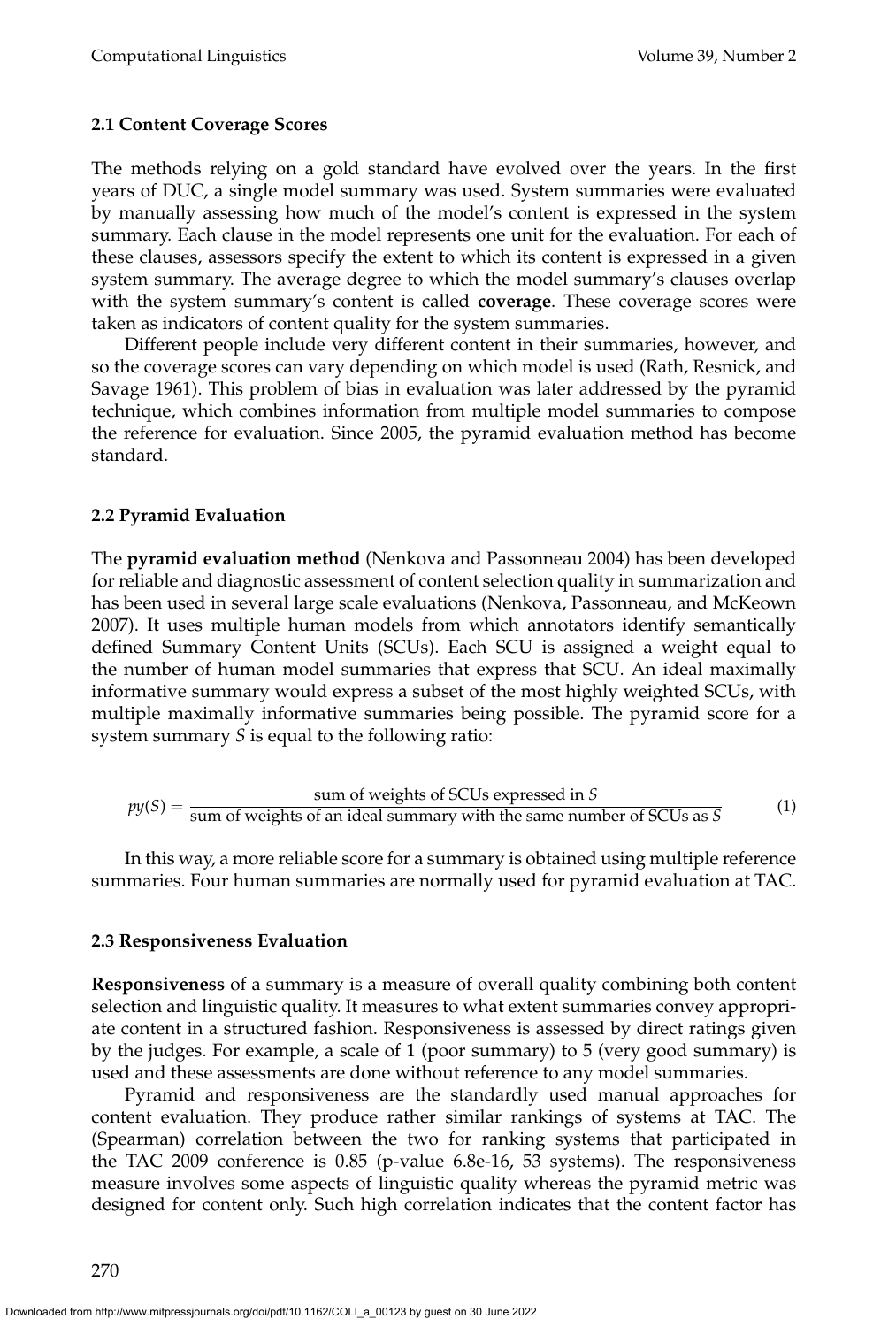substantial influence on the responsiveness judgments, however. The high correlation also indicates that two types of human judgments made on very different basis gold-standard summaries and direct judgments—can agree and provide fairly similar rankings of summaries.

# **2.4 ROUGE**

Manual evaluation methods require significant human effort. Moreover, the pyramid evaluation involves detailed annotation for identifying SCUs in human and system summaries and requires training of assessors to perform the evaluation. Outside of TAC, therefore, system developments and results are regularly reported using ROUGE, a suite of automatic evaluation metrics (Lin and Hovy 2003; Lin 2004b).

ROUGE automates the comparison between model and system summaries based on *n*-gram overlaps. These overlap scores have been shown to correlate well with human assessment (Lin 2004b) and so ROUGE removes the need for manual judgments in this part of the evaluation.

ROUGE scores are computed typically using unigram (R1) or bigram (R2) overlaps. In TAC, four human summaries are used as models and their contents are combined for computing the overlap scores. For fixed length summaries, the recall from the comparison is used as the quality metric. Other metrics such as longest subsequence match are also available. Another ROUGE variant is RSU4, which computes the overlap in terms of **skip bigrams**, where two unigrams with a gap of up to four intervening words are considered as bigrams. This latter metric provides some additional flexibility compared to the stricter R2 scores.

The correlations between ROUGE and manual evaluations for systems in TAC 2009 are shown in Table 1 and vary between 0.76 and 0.94 for the different variants. $4$ Here, and in all subsequent experiments, Spearman correlations are computed using the R toolkit (R Development Core Team 2011). In this implementation, significance values for the correlations are produced using the AS 89 algorithm (Best and Roberts 1975).

These correlations are highly significant and show that ROUGE is a high performance automatic evaluation metric.

We can consider the ROUGE results as the upper bound of performance for the model-free evaluations that we propose because ROUGE involves direct comparison with the gold-standard summaries. Our metrics are designed to be used when model summaries are not available.

# **2.5 Automatic Evaluation Without Gold-Standard Summaries**

All of these methods require significant human involvement. In evaluations where goldstandard summaries are needed, assessors first read the input documents (10 or more per input) and write a summary. Then manual comparison of system and gold standard is done, which takes additional time. Gillick and Liu (2010) hypothesize that at least 17.5 hours are needed to evaluate two systems under this set up on a standard test set. Moreover, multiple gold-standard summaries are needed for the same input, so different assessors have to read and create summaries. The more reliable evaluation

<sup>4</sup> The scores were computed after stemming but stop words were retained in the summaries.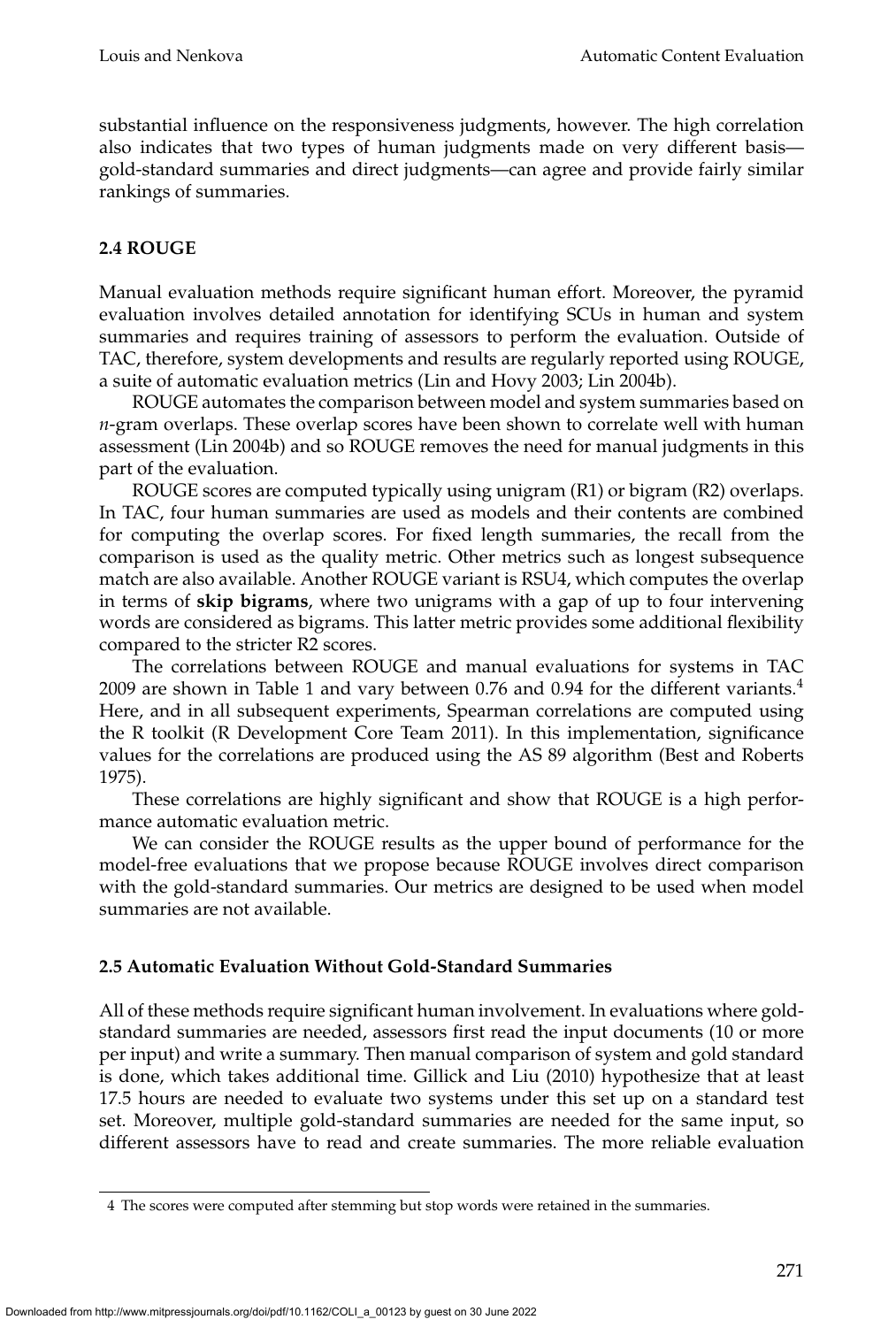Spearman correlation between manual scores and ROUGE metrics on TAC 2009 data (53 systems). All correlations are highly significant with p-value  $< 10^{-10}$ .

|                    |              | ROUGE variant Pyramid Responsiveness |  |
|--------------------|--------------|--------------------------------------|--|
| ROUGE-1<br>ROUGE-2 | 0.88<br>0.94 | 0.76<br>0.82                         |  |
| ROUGE-SU4          | 0.92         | 0.79                                 |  |

methods such as pyramid involve even more annotations at the clause level. Although responsiveness does not require gold-standard summaries, in a system development setting, responsiveness judgments are resource-intensive. It requires judges to directly assign scores to summaries, so humans are in the loop each time the evaluation needs to be done, making it rather costly. For ROUGE, however, once the human summaries are created, the scores can be computed automatically for repeated system development runs. This benefit has made ROUGE immensely popular. But the initial investment of time for gold-standard creation is still necessary.

Another important point is that for TAC, the gold standards are created by trained assessors at NIST. Non-expert evaluation options such as Mechanical Turk have recently been explored by Gillick and Liu (2010). They provided annotators with gold-standard references and system summaries and asked them to score the system summaries on a scale from 1 to 10 with respect to how well they convey the same information as the models. They analyzed how these scores are related to responsiveness judgments given by the expert TAC assessors. The study assessed only eight automatic systems from TAC 2009 and the correlation between the ratings from experts and Mechanical Turk annotations was 0.62 (Spearman). The analysis concludes that evaluations produced in this way tend to be noisy.

One reason was that non-expert annotators were quite influenced by the readability of the summaries. For example, they tended to assign high scores to the baseline summary that picks the lead paragraph. The baseline summary, however, is ranked by expert annotators as low in responsiveness compared to other systems' summaries. Further, the non-expert evaluation led to few significant differences in the system rankings (score of system A is significantly greater/lesser than that of B) compared with the TAC evaluations of the same systems.

Another problem with non-expert evaluation is the quality of the model summaries. Evaluations based on model summaries assume that the gold standards are of high quality. Through the years at TAC, considerable effort has been invested to ensure that the evaluation scores do not vary depending on the particular gold standard. In the early years of TAC only one gold-standard summary was used. During this time, papers reported ANOVA tests examining the factors that most influenced summary scores from the evaluations and found that the identity of the judge turned out to be the most significant factor (McKeown et al. 2001; Harman and Over 2004). But it is desirable that a model summary or a human judgment be representative of important content in general and does not depict the individual biases of the person who created the summary or made the judgment. So the evaluation methodology was refined to remove the influence of the assessor identity on the evaluation. The pyramid evaluation was also developed with this goal of smoothing out the variation between judges. Gillick and Liu (2010) point out that Mechanical Turk evaluations have this undesirable outcome: The identity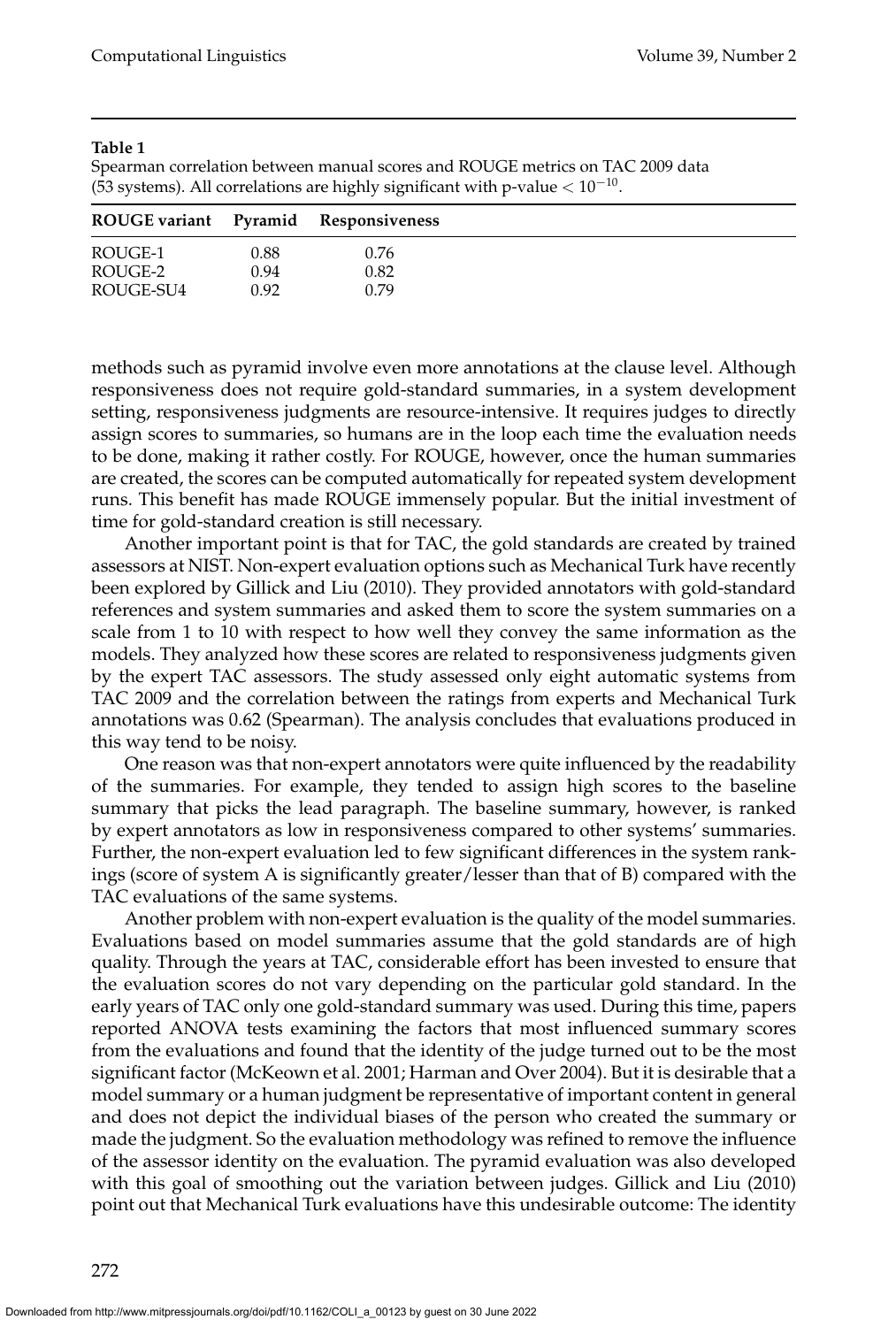of the judges turns out to be the most significant factor influencing summary scores. Gillick and Liu do not elicit model summaries, only direct judgments on quality. We suspect that the task would only be harder if model summaries were to be created by non-experts.

The problem that has been little addressed by any of these discussed metrics is evaluation when there are no gold-standard summaries available. Systems are developed by fine-tuning on the TAC data sets, but in non-TAC data sets in novel or very large domains model summaries may not be available. Even though ROUGE provides good performance in automatic evaluation, it is not usable under these conditions. Further, pyramid and ROUGE use multiple gold-standard summaries for evaluation (ROUGE correlates with human judgments better when computed using multiple models; we discuss this aspect further in Section 5) so even a single gold-standard summary may not be sufficient for reliable evaluation.

In our work, we propose fully automatic methods for content evaluation which can be used in the absence of human summaries. We also explore methods to further improve the evaluation performance when only one model summary is available.

# **3. Data and Evaluation Plan**

In this section, we describe the data we use throughout our article. We carry out our analysis on the test sets and system scores from TAC 2009. TAC 2009 is also the year when NIST introduced a special track called AESOP (Automatically Evaluating Summaries of Peers). The goal of AESOP is to identify automatic metrics that correlate well with human judgments of summary quality.

We use the data from the TAC 2009 query focused-summarization task.<sup>5</sup> Each input consists of ten news documents. In addition, the user's information needs associated with each input is given by a query statement consisting of a title and narrative. An example query statement is shown here:

*Title: Airbus A380 Narrative: Describe developments in the production and launch of the Airbus A380.*

A system must produce a summary that addresses the information required by the query. The maximum length for summaries is 100 words.

The test set contains 44 inputs, and 53 automatic systems (including baselines) participated that year. These systems were manually evaluated for content using both pyramid and responsiveness methods. In TAC 2009, two oracle systems were introduced during evaluation whose outputs are in fact summaries created by people. We ignore these two systems and use only the automatic participant submissions and the automatic baseline systems.

As a development set, we use the inputs, summaries, and evaluations from the previous year, TAC 2008. There were 48 inputs in the query-focused task in 2008 and 58 automatic systems participated.

TAC 2009 also involved an update summarization task and we obtained similar results on the summaries from this task. In this article, for clarity we only present results

<sup>5</sup> http://www.nist.gov/tac/2009/Summarization/update.summ.09.guidelines.html.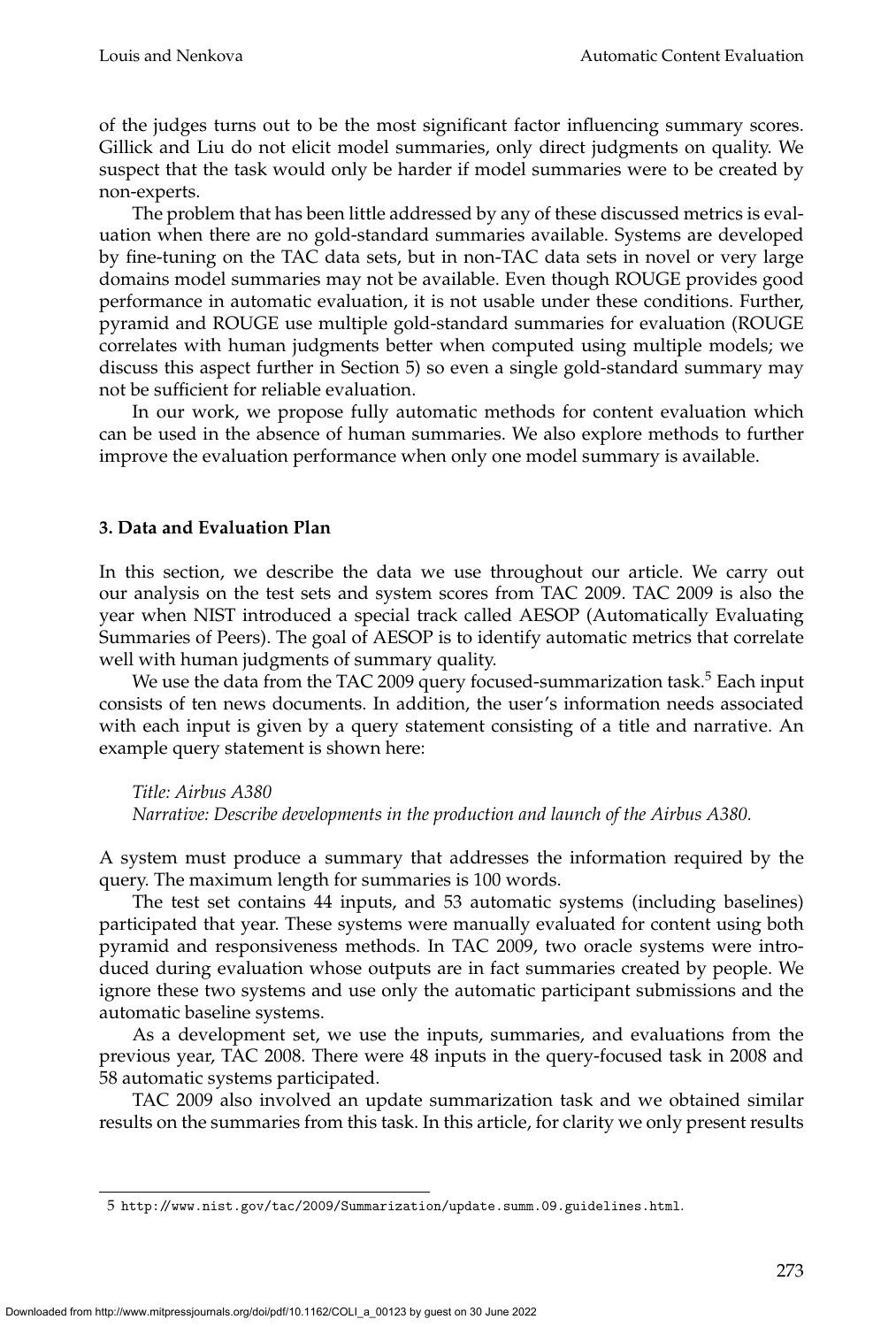on evaluating the query-focused summaries, but the update task results are described in detail in Louis and Nenkova (2008, 2009a, 2009c).

# **3.1 Evaluating Automatic Metrics**

For each of our proposed metrics, we need to assess their performance in replicating manually produced rankings given by the pyramid and responsiveness evaluations. We use two measures to compare these human scores for a system with the automatic scores from one of our metrics:

a) SPEARMAN CORRELATION: Reporting correlations with human evaluation metrics is the norm for validating automatic metrics. We report Spearman correlation, which compares the rankings of systems produced by the two methods instead of the actual scores assigned to systems.

b) PAIRWISE ACCURACY: To complement correlation results with numbers that have easier intuitive interpretation, we also report the pairwise accuracy of our metrics in predicting the human scores. For every pair of systems (*A*, *B*), we examine whether their pairwise ranking (either  $A > B$ ,  $A < B$ , or  $A = B$ ) according to the automatic metric agrees with the ranking of the same pair according to human evaluation. If it does, the pair is **concordant** with human judgments. The pairwise accuracy is the percentage of concordant pairs out of the total system pairs. This accuracy measure is more interpretable than correlations in terms of the errors made by a metric. A metric with 90% accuracy incorrectly flips 10% of the pairs, on average, in a ranking it produces. This measure is inspired by the Kendall tau coefficient.

We test the metrics for success in replicating human scores overall across the full test set as well as identifying good and bad summaries for individual inputs. We therefore report the correlation and accuracy of our metrics at the following two levels.

a) SYSTEM LEVEL (MACRO): The average score for a system is computed over the entire set of test inputs using both manual and our automatic methods. The correlations between ranks assigned to systems by these average scores will be indicative of the strength of our features to predict overall system rankings on the test set. Similarly, the pairwise accuracies are computed using the average scores for the systems in the pair.

b) INPUT LEVEL (MICRO): For each individual input, we compare the rankings for the system summaries using manual and automatic evaluations. Here the correlation or accuracy is computed for each input. For correlations, we report the percentage of inputs for which significant correlations (p-value  $< 0.05$ ) were obtained. For accuracy, the systems are paired within each input. Then these pairs for all the inputs are put together and the fraction of concordant pairs is computed. Micro-level analysis highlights the ability of an evaluation metric to identify good and poor quality system summaries produced for a specific input and this task is bound to be harder than system level predictions. For example, even with wrong prediction of rankings on a few inputs, the average scores (macro-level) for a system might not be affected.

In the following sections, we describe three experiments in which we analyze the possibility of performing automatic evaluation involving only minimal or no human judgments: Using input–summary similarity (Section 4), using system summaries as pseudomodels alongside gold-standard summaries created by people (Section 5), and using the collection of system summaries as a gold standard (Section 6). All the automatic systems, including baselines, were evaluated.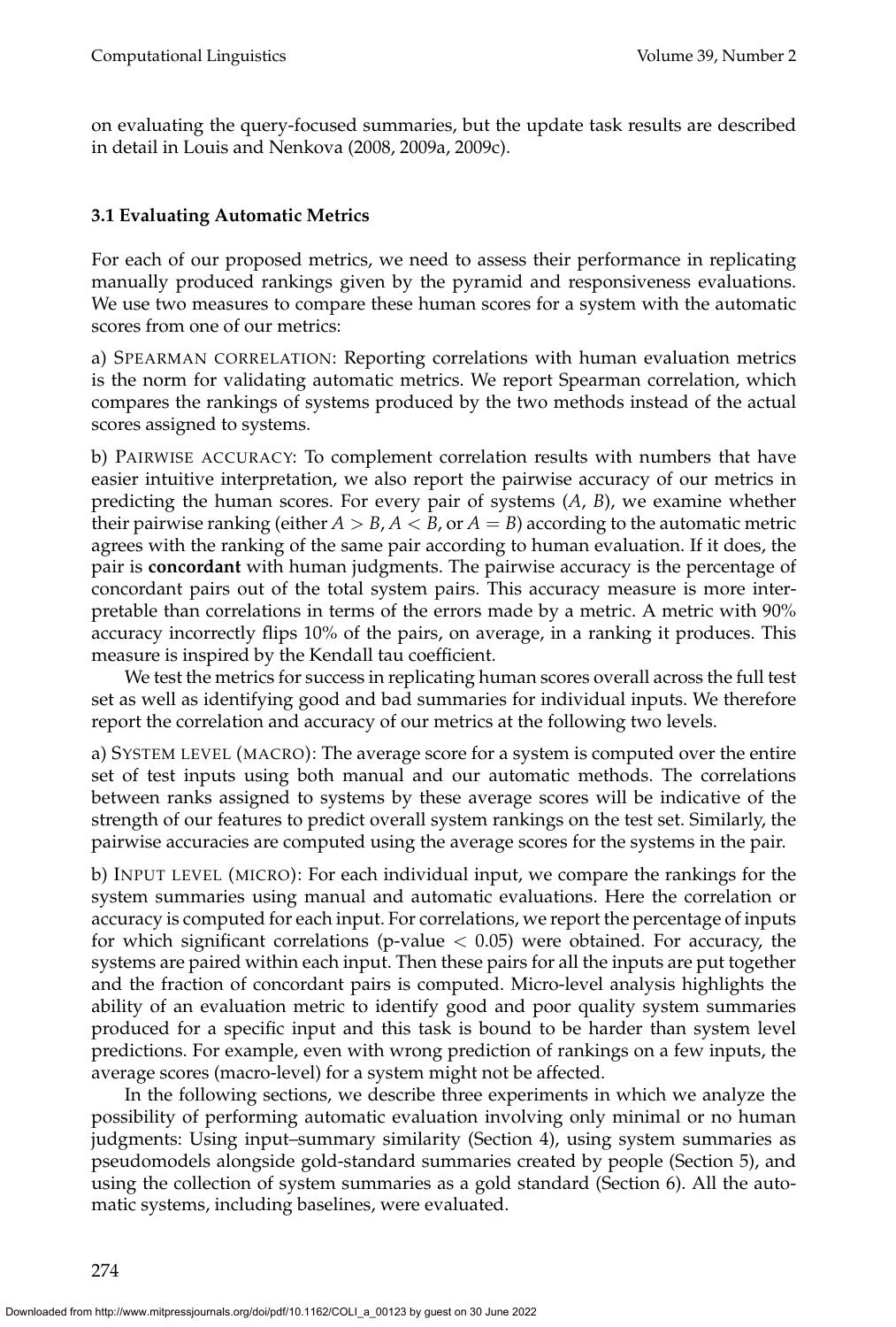# **4. Input–Summary Similarity: Evaluation Using Only the Source Text**

Here we present and evaluate a suite of metrics which do not require gold-standard human summaries for evaluation. The underlying intuition is that good summaries will tend to be similar to the input in terms of content. Accordingly, we use the similarity of the distribution of terms in the input and summaries as a measure of summary content.

Although the motivation for this metric is highly intuitive, it is not clear how similarity should be defined for this particular problem. Here we provide a comprehensive study of input–summary similarity metrics and show that some of these measures can indeed be very accurate predictors of summary quality even while using no goldstandard human summaries at all.

Prior to our work, the proposal for using the input for evaluation has been brought up in a few studies. These studies did not involve a direct evaluation of the capacity of input–summary similarity to replicate human ratings, however, and they did not compare similarity metrics for the task. Because large scale manual evaluation results are available now, our work is the first to evaluate this possibility in a direct manner and involving study of correlations with different types of human evaluations. In the following section we detail some of the prior studies on input–summary similarity for summary evaluation.

# **4.1 Related Work**

One of the motivations for using the input text rather than gold-standard summaries comes from the need to perform large scale evaluations with test sets comprised of thousands of inputs. Creating human summaries for all of them would be an impossible task indeed.

In Radev and Tam (2003), therefore, a large scale fully automatic evaluation of eight summarization systems on 18,000 documents was performed without any human effort by using the idea of input–summary similarity. A search engine was used to rank documents according to their relevance to a given query. The summaries for each document were also ranked for relevance with respect to the same query. For good summarization systems, the relevance ranking of summaries is expected to be similar to that of the full documents. Based on this intuition, the correlation between relevance rankings of summaries and original documents was used to compare the different systems. A system whose summaries obtained highly similar rankings to the original documents can be considered better than a system whose rankings have little agreement.

Another situation where input–summary similarity was hypothesized as a possible evaluation was in work concerned with reducing human bias in evaluation. Because humans vary considerably in the content they include for the same input (Rath, Resnick, and Savage 1961; van Halteren and Teufel 2003), rankings of systems are rather different depending on the identity of the model summary used (also noted by McKeown et al. [2001] and Jing et al. [1998]). Donaway, Drummey, and Mather (2000) therefore suggested that there are considerable benefits to be had in adopting a method of evaluation that does not require human gold standards but instead directly compares the original document and its summary. In their experiments, Donaway, Drummey, and Mather demonstrated that the correlations between manual evaluation using a gold-standard summary and

a) manual evaluation using a different gold-standard summary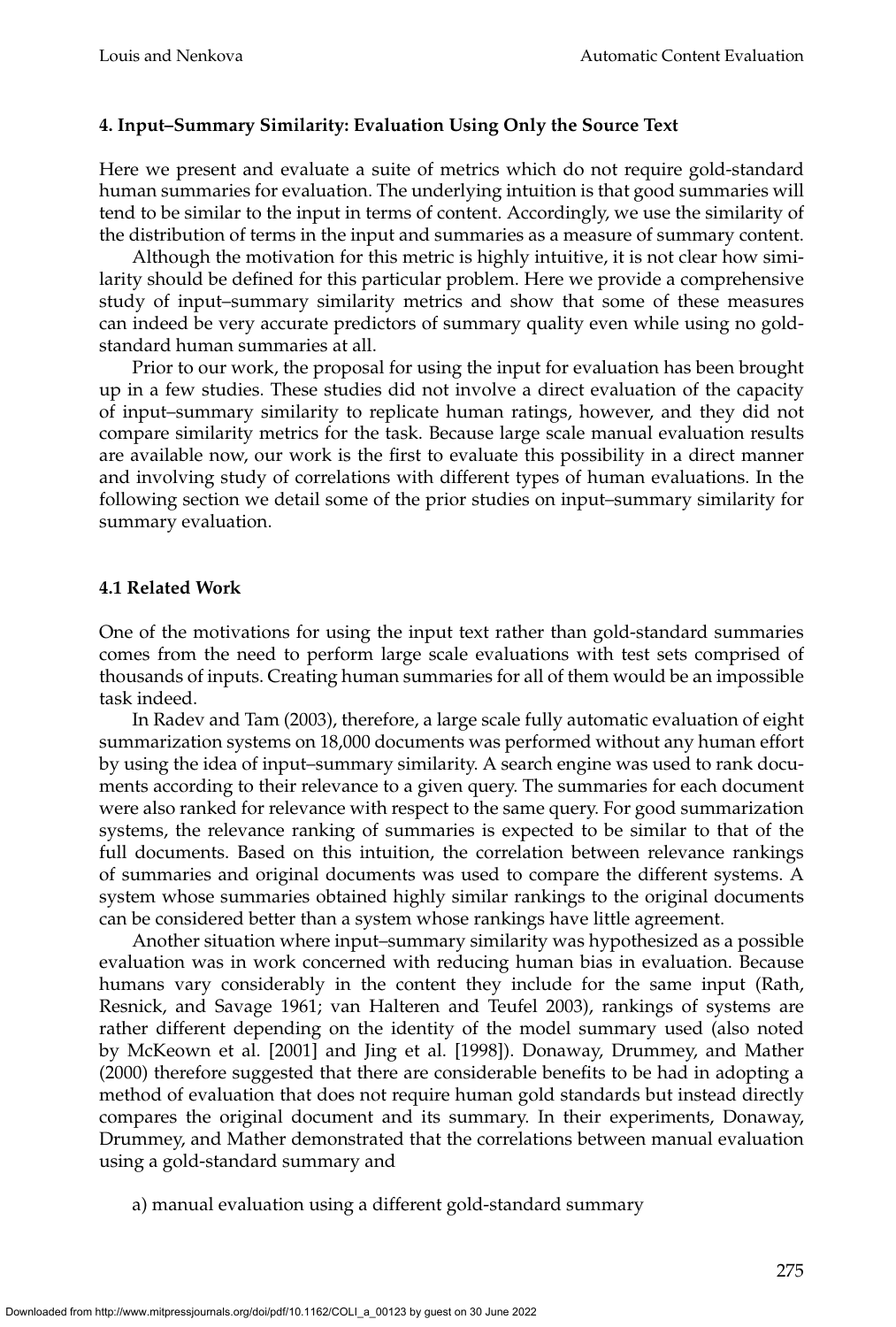b) automatic evaluation by directly comparing input and summary<sup>6</sup>

are the same. Their conclusion was that such automatic methods should be seriously considered as an alternative to evaluation protocols built around the need to compare with a gold standard.

These studies, however, do not directly assess the performance of input–summary similarity for ranking systems. In Louis and Nenkova (2009a), we provided the first study of several metrics for measuring similarity for this task and presented correlations of these metrics with human produced rankings of systems. We have released a tool, SIMetrix (Summary-Input Similarity Metrics), which computes all the similarity metrics that we explored.<sup>7</sup>

# **4.2 Metrics for Computing Similarity**

In this section, we describe a suite of similarity metrics for comparing the input and summary content. We use cosine similarity, which is standard for many applications. The other metrics fall under three main classes: distribution similarity, summary likelihood, and use of topic signature words. The distribution similarity metrics compare the distribution of words in the input with those in the summary. The summary likelihood metrics are based on a generative model of word probabilities in the input and use the model to compute the likelihood of the summary. Topic signature metrics focus on a small set of descriptive and topical words from the input and compare them to summary content rather than using the full vocabulary of the input.

Both input and summary words were stopword-filtered and stemmed before computing the features.

*4.2.1 Distribution Similarity.* Measures of similarity between two probability distributions are a natural choice for our task. One would expect good summaries to be characterized by low divergence between probability distributions of words in the input and summary, and by high similarity with the input.

We experimented with three common measures: Kullback Leibler (KL) divergence, Jensen Shannon (JS) divergence, and cosine similarity.

These three metrics have already been applied for summary evaluation, albeit in a different context. In their study of model-based evaluation, Lin et al. (2006) used KL and JS divergences to measure the similarity between human and machine summaries. They found that JS divergence always outperformed KL divergence. Moreover, the performance of JS divergence was better than standard ROUGE scores for multi-document summarization when multiple human models were used for the comparison.

The use of input–summary similarity in Donaway, Drummey, and Mather (2000), which we described in the previous section, is more directly related to our work. But here, inputs and summaries were compared using only one metric: cosine similarity.

**Kullback Leibler (KL) divergence:** The KL divergence between two probability distributions *P* and *Q* is given by

$$
D(P||Q) = \sum_{w} p_P(w) \log_2 \frac{p_P(w)}{p_Q(w)}
$$
 (2)

<sup>6</sup> They used cosine similarity to perform the input–summary comparison.

<sup>7</sup> http://www.seas.upenn.edu/∼lannie/IEval2.html.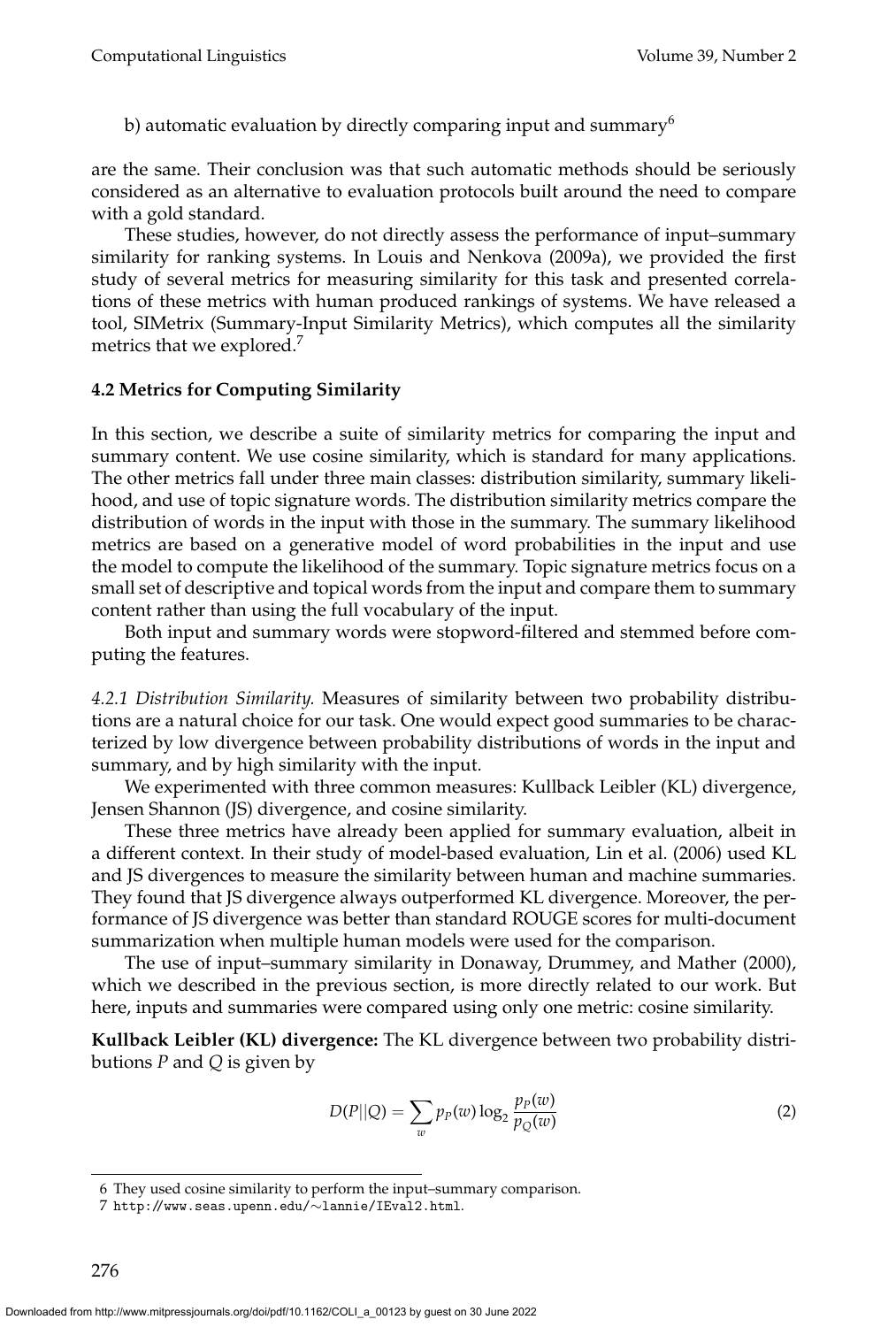It is defined as the average number of bits wasted by coding samples belonging to *P* using another distribution *Q*, an approximate of *P*. In our case, the two distributions of word probabilities are estimated from the input and summary, respectively. Because KL divergence is not symmetric, both input–summary and summary–input divergences are introduced as metrics. In addition, the divergence is undefined when  $p_p(w) > 0$  but  $p<sub>O</sub>(w) = 0$ . We perform simple smoothing to overcome the problem.

$$
p(w) = \frac{C + \delta}{N + \delta * B} \tag{3}
$$

Here *C* is the count of word *w* and *N* is the number of tokens;  $B = 1.5|V|$ , where *V* is the input vocabulary and  $\delta$  was set to a small value of 0.0005 to avoid shifting too much probability mass to unseen events.

**Jensen Shannon (JS) divergence:** The JS divergence incorporates the idea that the distance between two distributions cannot be very different from the average of distances from their mean distribution. It is formally defined as

$$
J(P||Q) = \frac{1}{2}[D(P||A) + D(Q||A)],
$$
\n(4)

where  $A = \frac{P+Q}{2}$  is the mean distribution of *P* and *Q*. In contrast to KL divergence, the JS distance is symmetric and always defined. We compute both smoothed and unsmoothed versions of the divergence as summary scores.

**Vector space similarity:** The third metric is cosine overlap between the *tf* ∗ *idf* vector representations of input and summary contents.

$$
cos\theta = \frac{v_{inp}.v_{summ}}{||v_{inp}|| \, ||v_{summ}||}
$$
\n(5)

We compute two variants:

- 1. Vectors contain all words from input and summary.
- 2. Vectors contain only topic signature words from the input and all words of the summary.

Topic signatures are words highly descriptive of the input, as determined by the application of the log-likelihood test (Lin and Hovy 2000). Using only topic signatures from the input to represent text is expected to be more accurate because the reduced vector has fewer dimensions compared with using all the words from the input.

*4.2.2 Summary Likelihood.* For this approach, we view summaries as being generated according to word distributions in the input. Then the probability of a word in the input would be indicative of how likely it is to be emitted into a summary. Under this generative model, the likelihood of a summary's content can be computed using different methods and we expect the likelihood to be higher for better quality summaries.

We compute both a summary's unigram probability as well as its probability under a multinomial model.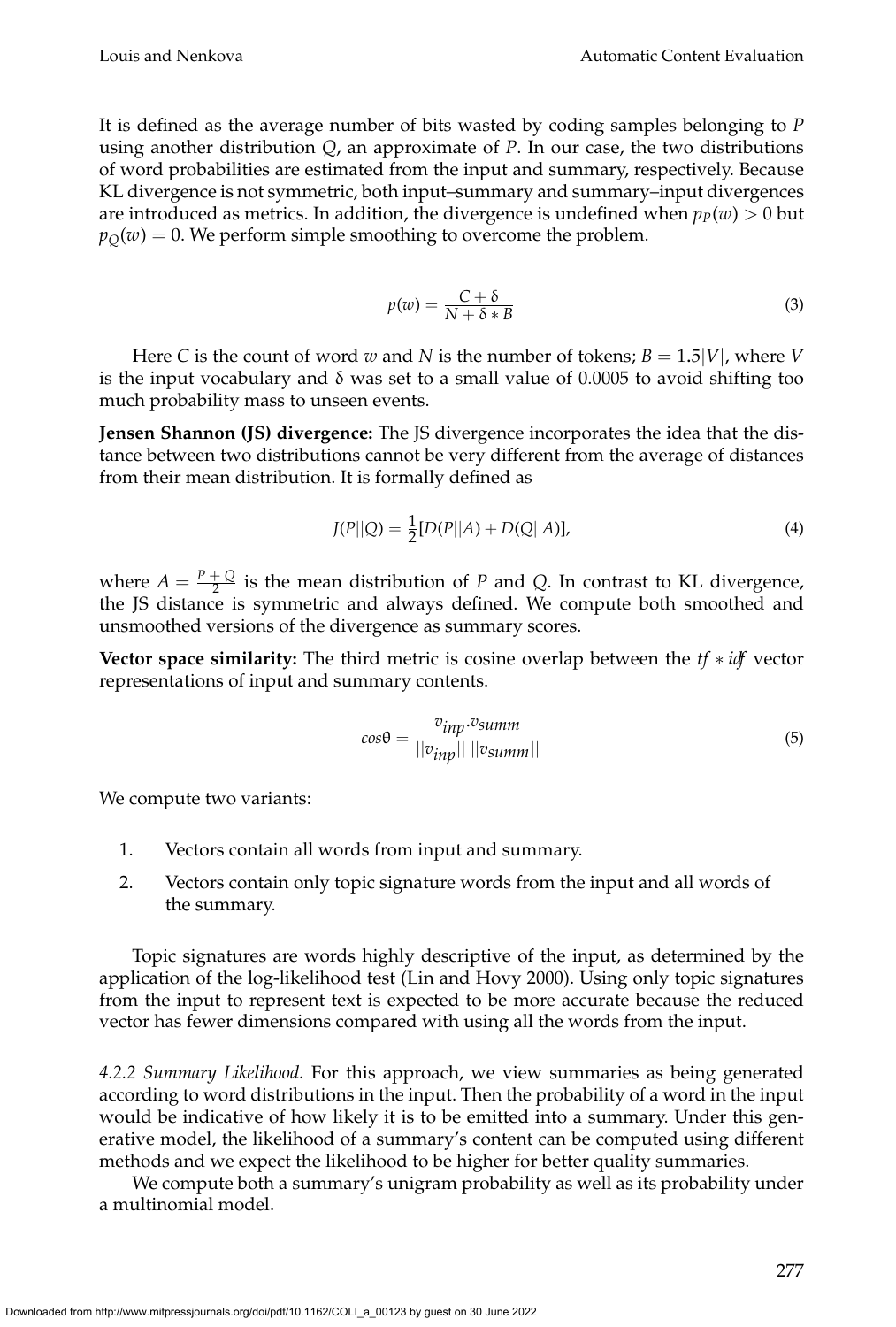# **Unigram summary probability:**

$$
(p_{inp}w_1)^{n_1}(p_{inp}w_2)^{n_2}...(p_{inp}w_r)^{n_r}
$$
\n(6)

where  $p_{imn}w_i$  is the probability in the input of word  $w_i$ ,  $n_i$  is the number of times  $w_i$ appears in the summary, and  $w_1 \ldots w_r$  are all words in the summary vocabulary.

# **Multinomial summary probability:**

$$
\frac{N!}{n_1!n_2!\ldots n_r!} (p_{inp}w_1)^{n_1} (p_{inp}w_2)^{n_2} \ldots (p_{inp}w_r)^{n_r}
$$
 (7)

where  $N = n_1 + n_2 + \ldots + n_r$  is the total number of words in the summary.

*4.2.3 Use of Topic Words in the Summary.* Summarization systems that directly optimize the number of topic signature words during content selection have fared very well in evaluations (Conroy, Schlesinger, and O'Leary 2006). Hence the number of topic signatures from the input present in a summary might be a good indicator of summary content quality. In contrast to the previous methods, by limiting to topic words, we use only a representative subset of the input's words for comparing with summary content.

We experiment with two features that quantify the presence of topic signatures in a summary:

- 1. The fraction of the summary composed of input's topic signatures.
- 2. The percentage of topic signatures from the input that also appear in the summary.

Although both features will obtain higher values for summaries containing many topic words, the first is guided simply by the presence of any topic word and the second measures the diversity of topic words used in the summary.

*4.2.4 Feature Combination Using Linear Regression.* We also evaluated the performance of a linear regression metric combining all of these features. During development, the value of the regression-based score for each summary was obtained using a leave-oneout approach. For a particular input and system-summary combination, the training set consisted only of examples which included neither the same input nor the same system. Hence during training, no examples of either the test input or system were seen.

# **4.3 Results**

We first present an analysis of all the similarity metrics on our development data, TAC'08. In the next section, we analyze the performance of our two best features on the TAC'09 data set.

*4.3.1 Feature Analysis: Which Similarity Metric is Best?.* Table 2 shows the *macro-level* Spearman correlations between manual and automatic scores averaged across the 48 inputs in TAC'08.

Overall, we find that both distribution similarity and topic signature features produce system rankings very similar to those produced by humans. Summary likelihood, on the other hand, turns out to not be predictive of content selection performance. The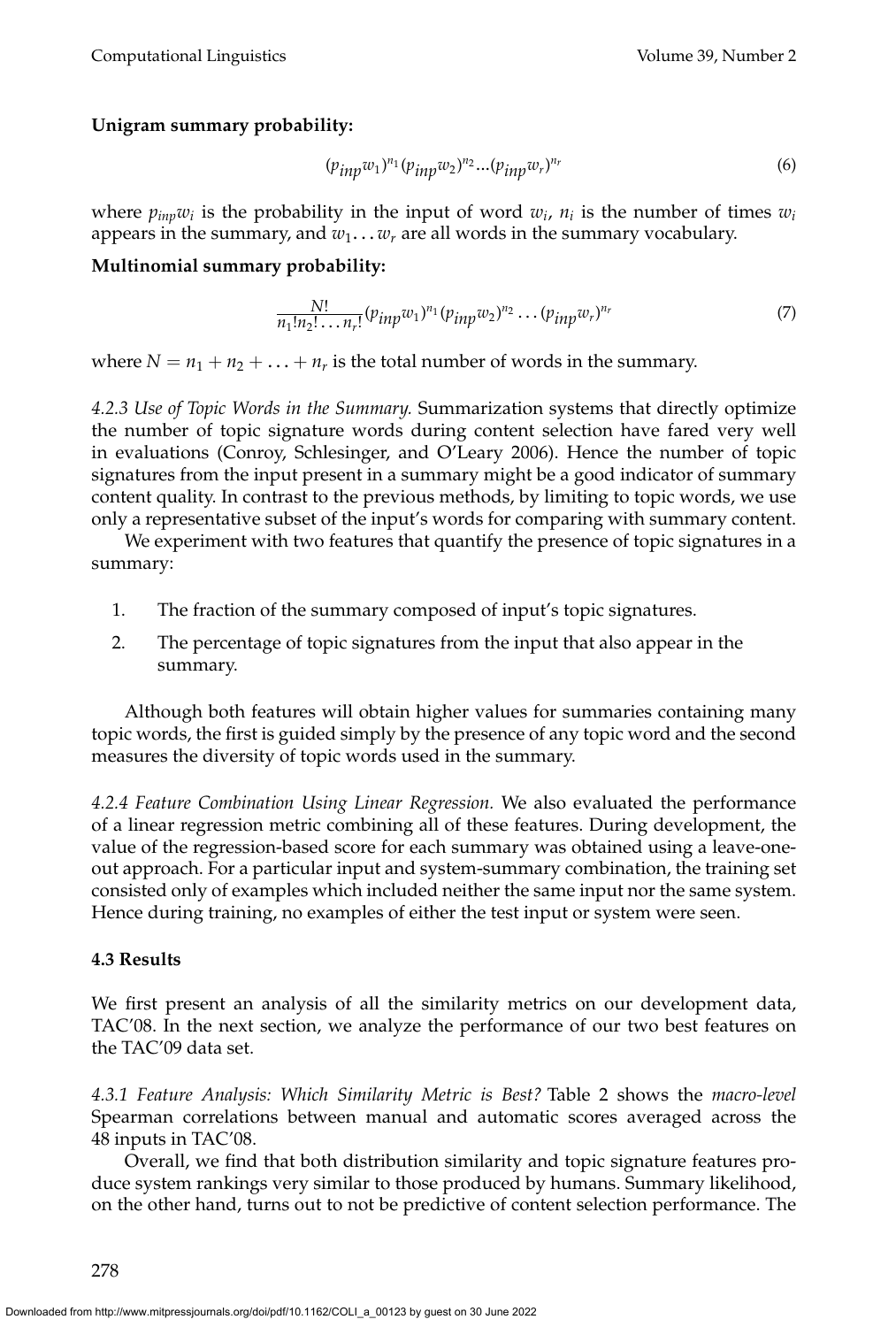Spearman correlation on the macro level for TAC'08 data (58 systems). All results are highly significant with p-values < 0.000001 except unigram and multinomial summary probability, which are not significant even at the 0.05 level.

| <b>Features</b>                 | Pyramid  | Responsiveness |  |
|---------------------------------|----------|----------------|--|
| IS div                          | $-0.880$ | $-0.736$       |  |
| IS div smoothed                 | $-0.874$ | $-0.737$       |  |
| % of input topic words          | 0.795    | 0.627          |  |
| KL div summary-input            | $-0.763$ | $-0.694$       |  |
| cosine overlap, all words       | 0.712    | 0.647          |  |
| % of summary = topic words      | 0.712    | 0.602          |  |
| cosine overlap, topic words     | 0.699    | 0.629          |  |
| KL div input-summary            | $-0.688$ | $-0.585$       |  |
| multinomial summary probability | 0.222    | 0.235          |  |
| unigram summary probability     | $-0.188$ | $-0.101$       |  |
| regression                      | 0.867    | 0.705          |  |
| ROUGE-1 recall                  | 0.859    | 0.806          |  |
| ROUGE-2 recall                  | 0.905    | 0.873          |  |

linear regression combination of features obtains high correlations with manual scores but does not lead to better results than the single best feature: JS divergence.

JS divergence obtains the best correlations with both types of manual scores— 0.88 with pyramid score and 0.74 with responsiveness. The regression metric performs comparably, with correlations of 0.86 and 0.70. The correlations obtained by both JS divergence and the regression metric with pyramid evaluations are in fact better than that obtained by ROUGE-1 recall (0.85).

The best topic signature-based feature—the percentage of input's topic signatures that are present in the summary—ranks next only to JS divergence and regression. The correlations between this feature and pyramid and responsiveness evaluations are 0.79 and 0.62, respectively. The proportion of summary content composed of topic words performs worse as an evaluation metric with correlations 0.71 and 0.60. This result indicates that summaries that cover more topics from the input are judged to have better content than those in which fewer topics are mentioned.

Cosine overlaps and KL divergences obtain good correlations but still lower than JS divergence and the percentage of input topic words. Further, rankings based on unigram and multinomial summary likelihood do not correlate significantly with manual scores.

On a per input basis, the proposed metrics are not that effective in distinguishing which summaries have good and poor content. The minimum and maximum correlations with manual evaluations across the 48 inputs are given in Table 3. The number and percentage of inputs for which correlations were significant are also reported.

JS divergence obtains significant correlations with pyramid scores for 73%. The best correlation was 0.71 on a particular input and the worst performance was 0.27 correlation for another input. The results are worse for other features and for comparison with responsiveness scores.

At the micro level, combining features with regression gives the best result overall, in contrast to the findings for the macro-level setting. This result has implications for system development; no single feature can reliably predict good content for a particular input. Even a regression combination of all features is a significant predictor of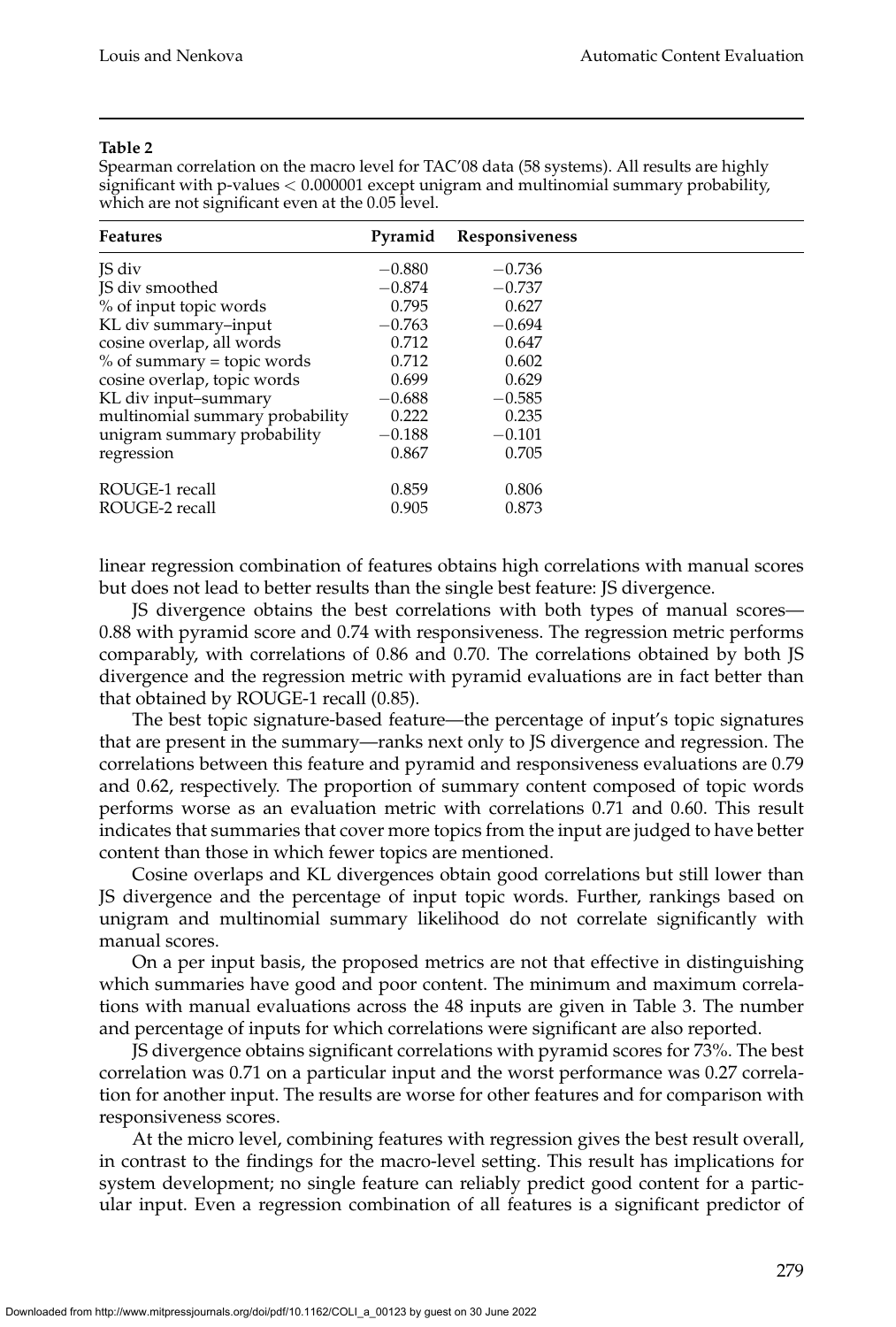Spearman correlations at micro level for TAC'08 data (58 systems). Only the minimum and maximum values of the significant correlations are reported, together with the number and percentage of inputs that obtained significant correlation.

|                              |          | Pyramid  |                              | <b>Responsiveness</b> |          |                              |  |
|------------------------------|----------|----------|------------------------------|-----------------------|----------|------------------------------|--|
| <b>Features</b>              | max      | min      | number<br>significant $(\%)$ | max                   | min      | number<br>significant $(\%)$ |  |
| IS div                       | $-0.714$ | $-0.271$ | 35(72.9)                     | $-0.654$              | $-0.262$ | 35(72.9)                     |  |
| JS div smoothed              | $-0.712$ | $-0.269$ | 35(72.9)                     | $-0.649$              | $-0.279$ | 33(68.8)                     |  |
| KL div summary-input         | $-0.736$ | $-0.276$ | 35 (72.9)                    | $-0.628$              | $-0.261$ | 35 (72.9)                    |  |
| % of input topic words       | 0.701    | 0.286    | 31(64.6)                     | 0.693                 | 0.279    | 29(60.4)                     |  |
| cosine overlap - all words   | 0.622    | 0.276    | 31(64.6)                     | 0.618                 | 0.265    | 28 (58.3)                    |  |
| KL div input-summary         | $-0.628$ | $-0.262$ | 28 (58.3)                    | $-0.577$              | $-0.267$ | 22(45.8)                     |  |
| cosine overlap - topic words | 0.597    | 0.265    | 30(62.5)                     | 0.689                 | 0.277    | 26(54.2)                     |  |
| $%$ summary = topic words    | 0.607    | 0.269    | 23 (47.9)                    | 0.534                 | 0.272    | 23 (47.9)                    |  |
| multinomial summary prob.    | 0.434    | 0.268    | 8(16.7)                      | 0.459                 | 0.272    | 10(20.8)                     |  |
| unigram summary prob.        | 0.292    | 0.261    | 2(4.2)                       | 0.466                 | 0.287    | 2(4.2)                       |  |
| regression                   | 0.736    | 0.281    | 37(77.1)                     | 0.642                 | 0.262    | 32(66.7)                     |  |
| ROUGE-1 recall               | 0.833    | 0.264    | 47 (97.9)                    | 0.754                 | 0.266    | 46 (95.8)                    |  |
| ROUGE-2 recall               | 0.875    | 0.316    | 48 (100)                     | 0.742                 | 0.299    | 44 (91.7)                    |  |

content selection quality in only 77% of the cases. For example, a set of documents, each describing a different opinion on an issue, is likely to have less repetition on both the lexical and content unit levels. Because the input–summary similarity metrics rely on the word distribution of the input for clues about important content, their predictiveness will be limited for such inputs.<sup>8</sup> Follow-up work to our first results on fully automatic evaluation by Saggion et al. (2010) has assessed the usefulness of the JS divergence measure for evaluating summaries from other tasks and for languages other than English. Whereas JS divergence was significantly predictive of summary quality for other languages as well, it did not work well for tasks where opinion and biographical type inputs were summarized. We provide further analysis and some examples in Section 7.

Overall, the micro level results suggest that the fully automatic measures we examined will not be useful for providing information about summary quality for an individual input. For averages over many test sets, the fully automatic evaluations give more reliable results, and are highly correlated with rankings produced by manual evaluations. On the other hand, model summaries written for the specific input would give a better indication of what information in the input was important and interesting. This is indeed the case as we shall see from the ROUGE scores in the next section.

*4.3.2 Comparison with ROUGE.* The aim of our study is to assess metrics for evaluation in the absence of human gold standards, scenarios where ROUGE cannot be used. We do not intend to directly compare the performance of ROUGE with our metrics,

<sup>8</sup> In fact, it would be surprising to find an automatically computable feature or feature combination which would be able to consistently predict good content for all individual inputs. If such features existed, an ideal summarization system would already exist.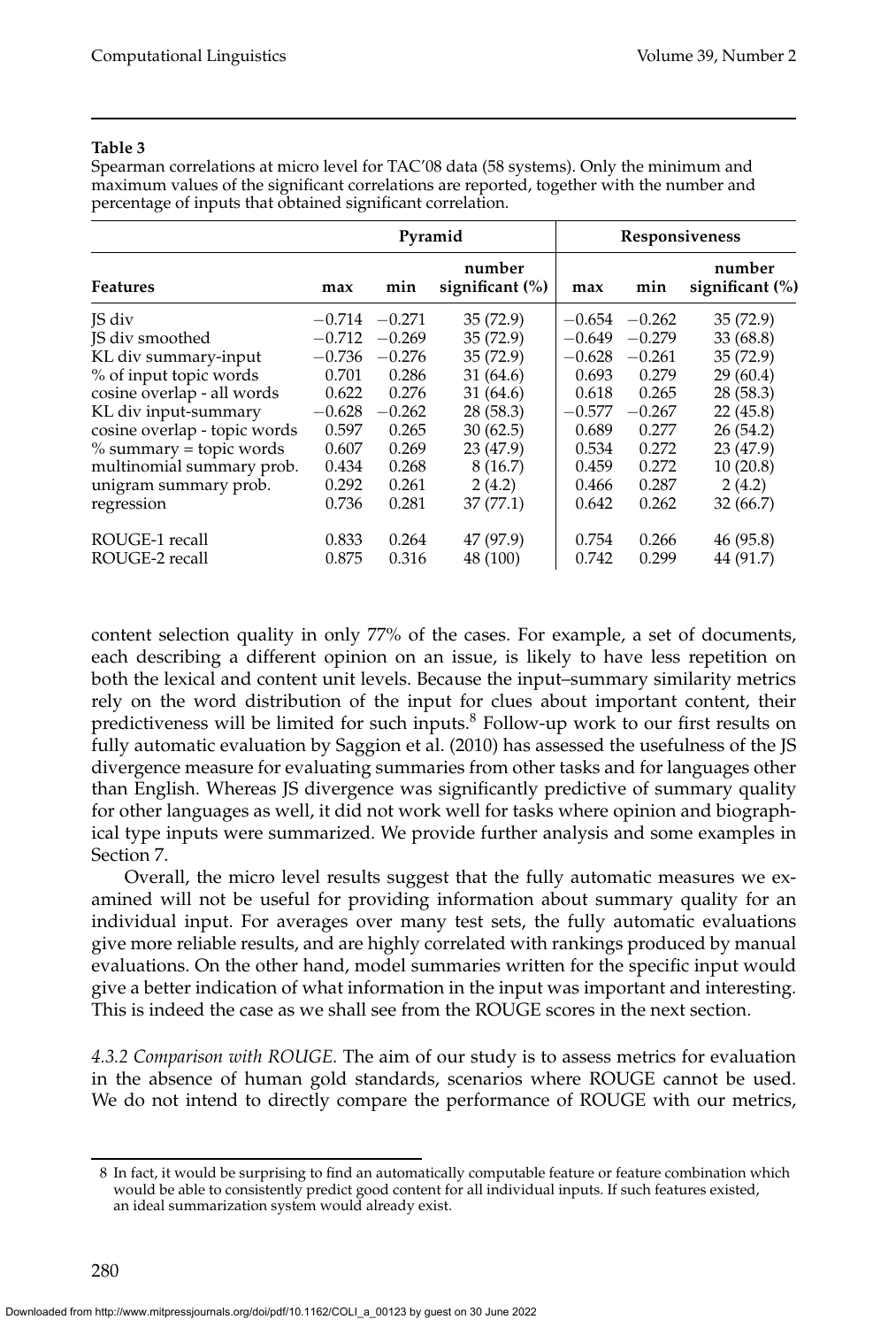therefore. We discuss the correlations obtained by ROUGE in the following, however, to provide an idea of the reliability of our metrics compared with evaluation quality that is provided by ROUGE and multiple human summaries.

At the macro level, the correlation between ROUGE-1 and pyramid scores is 0.85 (Table 2). For ROUGE-2 the correlation with pyramid scores is 0.90, practically identical with JS divergence.

Because the performance of these two measures seem close, we further analyzed their errors. The focus of this analysis is to understand if JS divergence and ROUGE-2 are making errors in ordering the same systems or whether their errors are different. This result would also help us to understand if ROUGE and JS divergence have complementary strengths that can be combined. For this, we considered pairs of systems and computed the better system in each pair according to the pyramid scores. Then, for ROUGE-2 and JS divergence, we recorded how often they provided the correct judgment for the pairs as indicated by the pyramid evaluation. There were 1,653 pairs of systems at the macro level and the results are in Table 4.

This table shows that a large majority (80%) of the same pairs are correctly predicted by both ROUGE and JS divergence. Another 6% of the pairs are such that both metrics do not provide the correct judgment. Therefore, ROUGE and JS divergence appear to agree on a large majority of the system pairs. There is a small percentage (14%) that is correctly predicted by only one of the metrics. The chances of combining ROUGE and JS divergence to get a better metric appears small, therefore. To test this hypothesis, we trained a simple linear regression model combining JS divergence and ROUGE-2 scores as predictors for the pyramid scores and tested the predictions of this model on data from TAC 2009. The combination did not give improved correlations compared with using ROUGE-2 alone.

In the case of manual responsiveness, which combines aspects of linguistic quality along with content selection evaluation, the correlation with JS divergence is 0.73. For ROUGE, it is 0.80 for R1 and 0.87 for R2. Here, ROUGE-1 outperforms all the fully automatic evaluations. This is evidence that the human gold-standard summaries provide information that is unlikely to ever be approximated by information from the input alone, regardless of feature sophistication.

At the micro level, ROUGE clearly does better than all the fully automatic measures for replicating both pyramid and responsiveness scores. The results are shown in the last two rows of Table 3. ROUGE-1 recall obtains significant correlations for over 95% of inputs for responsiveness and 98% of inputs for pyramid evaluation compared to 73% (JS divergence) and 77% (regression). Undoubtedly, at the input level, comparison with model summaries is substantially more informative.

When gold-standard summaries are not available, however, our features can provide reliable estimates of system quality when averaged over a set of test inputs.

#### **Table 4**

Overlap between ROUGE-2 and JS divergence predictions for the best system in a pair (TAC 2008, 1,653 pairs). The gold-standard judgment for a better system is computed using the pyramid scores.

|                          |               | <b>ISD</b> correct <b>ISD</b> incorrect |
|--------------------------|---------------|-----------------------------------------|
| <b>ROUGE-2 correct</b>   | 1,319 (79.8%) | $133(8.1\%)$                            |
| <b>ROUGE-2</b> incorrect | $96(5.8\%)$   | $105(6.3\%)$                            |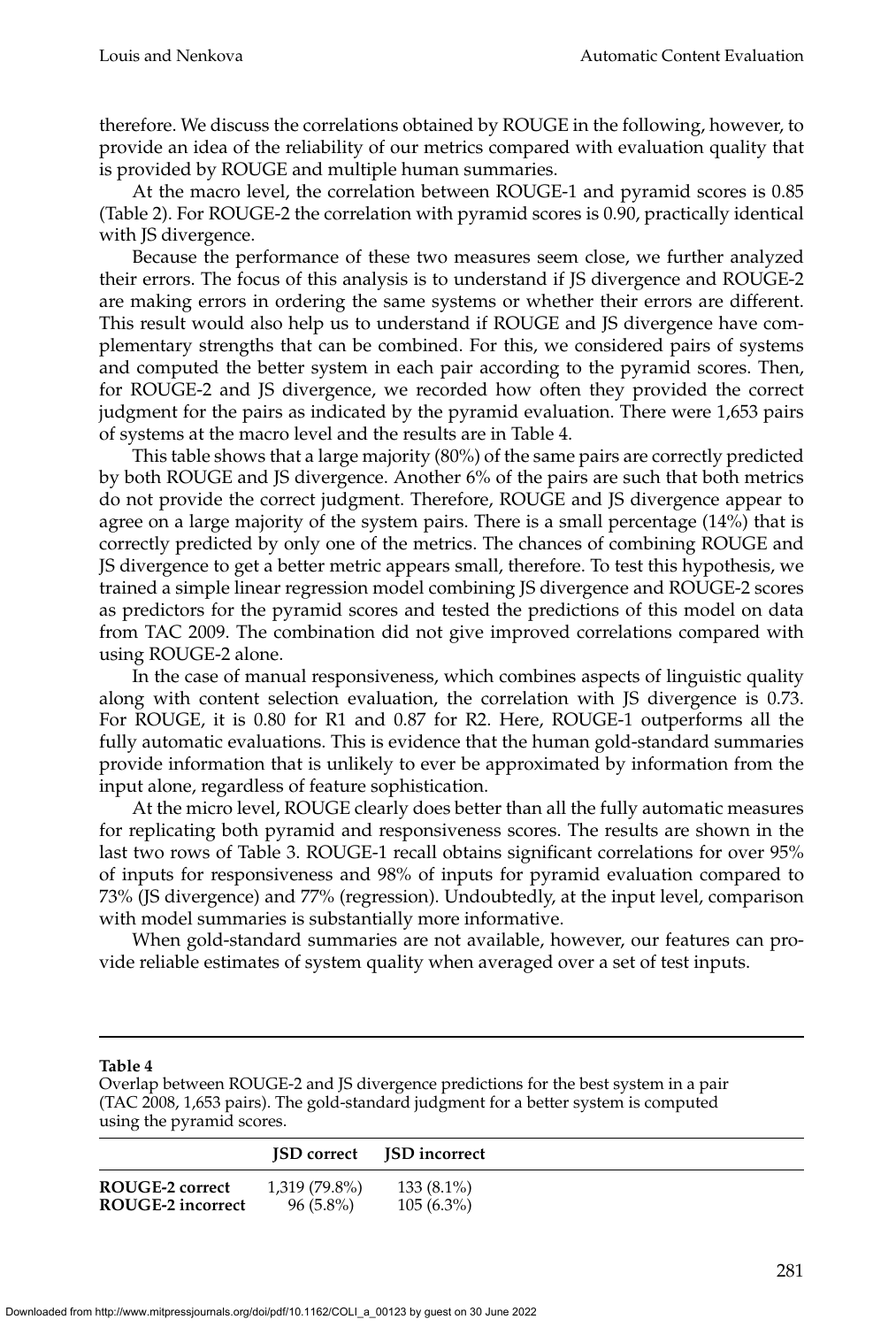|                 |              |                    | Correlations |              | Pairwise accuracy |              |              |              |
|-----------------|--------------|--------------------|--------------|--------------|-------------------|--------------|--------------|--------------|
|                 |              | <b>Macro</b> level |              | Micro level  |                   | Macro level  |              | Micro level  |
| Metric          | py           | resp               | py           | resp         | рy                | resp         | py           | resp         |
| JS div<br>Regr  | 0.74<br>0.77 | 0.70<br>0.67       | 84.1<br>81.8 | 75.0<br>65.9 | 78.0<br>80.1      | 75.7<br>74.8 | 65.1<br>64.7 | 50.1<br>49.4 |
| RSU4 - 4 models | 0.92         | 0.79               | 95.4         | 81.8         | 88.4              | 80.0         | 70.5         | 53.0         |

Input–summary similarity evaluation: Results on TAC'09 (53 systems).

*4.3.3 Results on TAC'09 Data.* To evaluate our metrics for fully automatic evaluation, we make use of the TAC'09 data. The regression metric was trained on all of the 2008 data with pyramid scores as the target. Table 5 shows the results on the TAC'09 data. We also report the correlations obtained by ROUGE-SU4 because it was the official baseline measure adopted at TAC'09 for comparison of automatic evaluation metrics.

The correlations are lower than on our development set. The highest correlation at macro level is 0.77 (regression) in contrast to 0.88 (JS divergence) and 0.86 (regression) obtained on the TAC'08. The regression metric turns out better than JS divergence on the TAC'09 data for predicting pyramid scores. JS divergence continues to be the best metric on the basis of correlations with responsiveness, however.

In terms of the pairwise scores, the automatic metrics have 80% accuracy in predicting the pyramid scores at the system level, about 8% lower than that obtained by ROUGE. For responsiveness, the best accuracy is obtained by regression (75%). This result shows that the ranking according to responsiveness is likely to have a large number of flips. ROUGE is 5 percentage points better than regression for predicting responsiveness but this value is still low compared to accuracies in replicating the pyramid scores.

The pairwise accuracy at the micro level is 65% for the automatic metrics and here the gap between ROUGE and our metrics is 5 percentage points but it is a significant percentage as the total pairs at micro level are about 60,000 (all pairings of 53 systems in 44 inputs).

Overall, the performance of the fully automatic evaluation is still high for use during system development. A further advantage is that these metrics are consistently predictive across two years as shown by these results. In Section 7, we analyze some reasons for the difference in performance in the two years. In terms of best metrics, both JS divergence and regression turn out to be useful with little difference in performance between them.

#### **5. Pseudomodels: Use of System Summaries in Addition to Human Summaries**

Methods such as pyramid use multiple human summaries to avoid bias in evaluation when using a single gold standard. ROUGE metrics are also currently used with multiple models, when available. But often, even if gold-standard summaries are available on non-standard test sets, they are few in number. Data sets with one gold-standard summary (such as abstracts of scientific papers and editor-produced summaries of news articles) are common. The question now is whether we can provide the same quality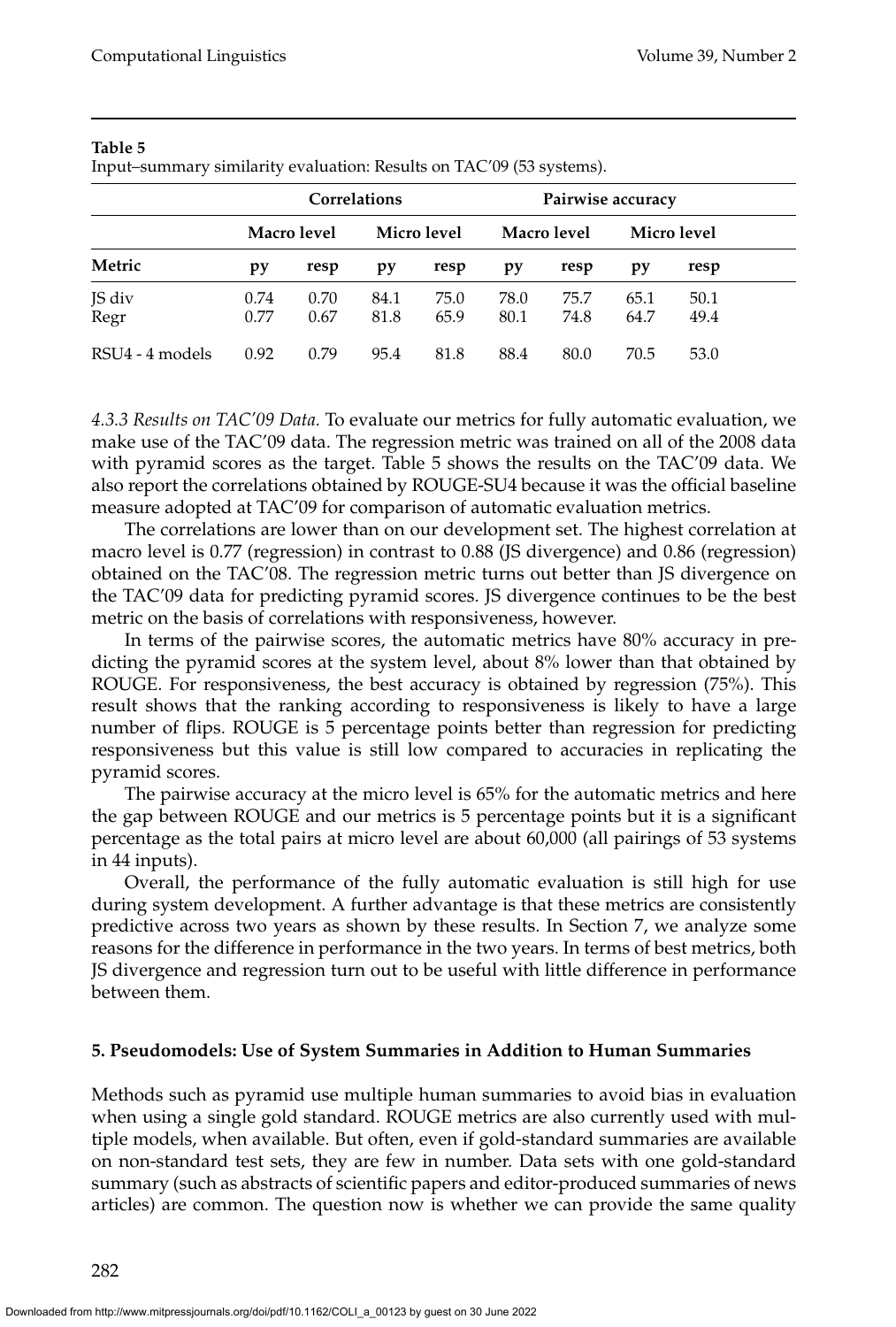evaluation using a single gold-standard summary as compared to using several gold standards.

To tackle this problem, we propose the use of pseudomodel system summaries. Our approach is as follows: We first predict the scores of systems on the basis of the few available models. The top ranking systems from this evaluation are then considered as "pseudo-models;" their summaries are added to the gold-standard set along with the existing human models. The final evaluation scores are produced by comparison with this expanded model set—original model summaries plus the pseudomodels. Our hypothesis is that the scores produced after the addition of pseudomodels would be more reliable and correlate better with human scores compared with evaluation using a single model summary.

Before we describe our method, we provide a glimpse of the variation in evaluation quality depending on the number of models used. Previous studies have shown that at the system level, system rankings even with a single model will be stable when computed over a large enough number of test inputs. Harman and Over (2004) show that the relative ranks of systems computed using one model do not change when computed using another model when the number of inputs is large. Again under the same conditions of having a large number of inputs, Lin (2004a) and Owkzarzak and Dang (2009) show that ROUGE correlations with human scores are stable when using few human models. In machine translation evaluation, similar results are noted by Zhang and Vogel (2010), who found that the lack of additional reference translations can be handled by evaluating the systems on more test examples.

Multiple models are particularly important for evaluation at the level of individual inputs, however. Table 6 shows the difference in correlations and pairwise accuracy of ROUGE with human scores when one and four model summaries are used. We picked the first model in alphabetical order of their names for the computation of correlation between metrics and a single model.

At the system level, the correlations from both set-ups are similar. But at the micro level, there is considerable difference in performance. Using all four models, significant correlations with pyramid scores are obtained for 95% of the inputs. The evaluations that rely on a single model produce significant correlations for only 84% of the inputs, however. For responsiveness scores, which are model-independent, we see that the micro-level evaluations have a smaller increase as more models are added (79% to 81%). Again in terms of pairwise accuracy, the accuracy in predicting micro-level pyramid scores improves by 4% when additional models are used and the improvement is 3% for predicting responsiveness scores. Given this difference in performance when one and many models are used, we investigate how to improve evaluation when only one model is available.

#### **Table 6**

| ROUGE evaluation with different number of models: macro level (Spearman correlations), micro    |  |
|-------------------------------------------------------------------------------------------------|--|
| level (percentage of inputs with significant correlations on TAC'09 data). No. of systems = 53. |  |

|                                   |              |              | Correlations |              |              | Pairwise accuracy |              |              |  |
|-----------------------------------|--------------|--------------|--------------|--------------|--------------|-------------------|--------------|--------------|--|
|                                   |              | Macro level  |              | Micro level  |              | Macro level       |              | Micro level  |  |
| Task                              | py           | resp         | py           | resp         | py           | resp              | py           | resp         |  |
| RSU4 - 1 model<br>RSU4 - 4 models | 0.92<br>0.92 | 0.80<br>0.79 | 84.1<br>95.4 | 79.5<br>81.8 | 88.3<br>88.4 | 80.3<br>80.0      | 66.1<br>70.5 | 50.7<br>53.0 |  |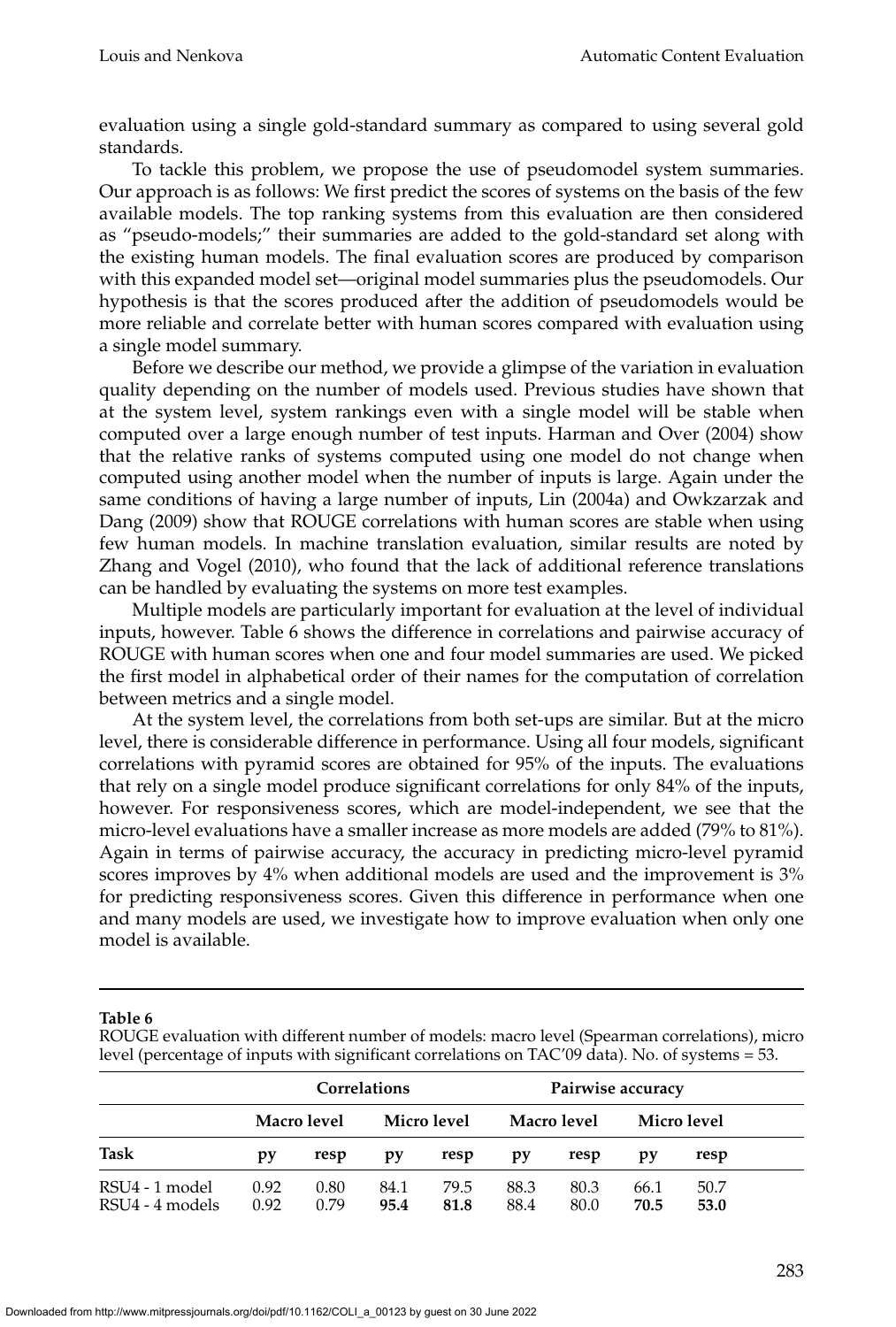We explore the possibility of augmenting the model set with *good* system summaries. These system summaries or "pseudomodels" are chosen to be the ones which receive high scores based on the one available model summary. We expect that the benefit of pseudomodels will be noticeable in micro-level correlations with pyramid scores. At the macro level, even with multiple human models there is no improvement in correlations compared with a single model, and the addition of less-ideal system summaries is not likely to be better than adding human summaries.

#### **5.1 Related Work**

The idea of using system output for evaluation was introduced in the context of machine translation by Albrecht and Hwa (2007, 2008). In their method, Albrecht and Hwa (2007) designate some systems to act as pseudoreferences. Then, every candidate translation to be evaluated is compared to the translations produced by the pseudoreferences using a variety of similarity metrics. Each similarity value is then used as a feature and trained to predict the human assigned score for that candidate translation. They show that the scores produced by their regression metric using only system-based references correlates with human judgments to the same extent as scores produced using multiple human reference translations. Also, when the regression method was used with human references and some pseudoreferences put together, the correlations obtained by the final metric was better than using the human references alone.

In Albrecht and Hwa (2007), pseudoreferences of different quality—best, moderate and worst—are chosen using the gold-standard judgments and evaluated for use as pseudoreferences. They found that having the best systems as pseudoreferences worked best, although even adding the worst system as pseudoreference gave reasonable performance as their regression approach is trained to predict quality by comparison to the standard of the reference. In their work, however, pseudoreferences of different quality are chosen in an oracle manner (using the human-assigned scores). This setting is not practical because it depends on the actual system scores. In later work, Albrecht and Hwa (2008) use off-the-self machine translation systems as pseudoreferences and show that they can contribute to good results. This later work is a more realistic set-up and here regression is important because we have no guarantees as to the quality of the off-the-shelf systems on the test data.

A similar idea of augmenting machine output to human gold standard was explored in Madnani et al. (2007) in the context of machine translation (MT). For tuning MT systems, often multiple reference translations are required. Madnani et al. augmented reference translations of a sentence with automatically generated paraphrases of the reference. They found in the experiments that such augmentation helped in MT tuning—the number of reference translations needed could be cut in half and compensated with automatic paraphrases.

#### **5.2 Choice of Pseudoreference Systems**

For this evaluation, the choice of the pseudoreference system is an important step. In this section, we detail some development experiments that we performed to understand how to best choose such pseudoreferences for the summary evaluation task.

We examined a similar regression approach as followed by Albrecht and Hwa (2007). We chose systems of different quality (best, mediocre, worst) based on the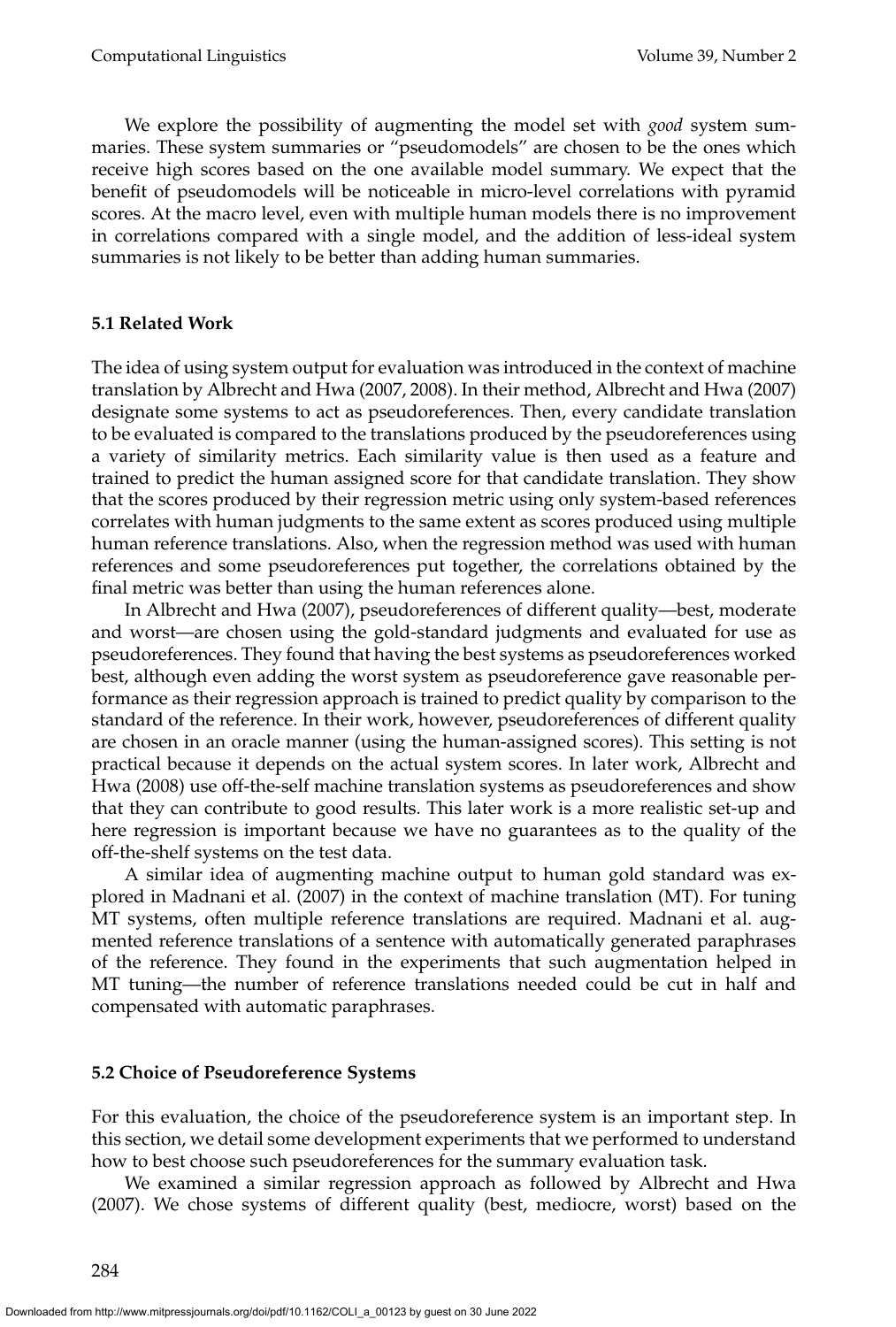oracle human-assigned scores. The remaining systems were taken as the evaluation set. For each summary in the evaluation data, we computed features to indicate their similarity with the summaries of the chosen pseudoreference systems. Our similarity features were the recall scores from ROUGE overlaps. We computed one feature each for unigram, bigram, trigram, and four-gram ROUGE scores. Each of these four features is computed for each pseudoreference summary.

The scores are used in a linear regression model to predict the summary score. We used a cross-validation approach where the summaries from one of the evaluation systems were used as the test set and the summaries from the remaining systems are used for training the regression model. Then the average predicted score of each system in the evaluation data was computed and compared with their average scores as assigned during manual evaluations.

The experiment was performed using data from four years of DUC conferences, 2001 to 2004. The manual scores in these earlier DUC years were the content coverage scores (described in Section 2.1), which use a single model summary for comparison. Table 7 shows the Spearman correlations between the scores from evaluations only against the pseudoreferences and those from the manual evaluation with the single model. The different settings for choice of pseudoreference systems are also indicated.

These results showed that using the best systems as pseudoreferences provided the best performance across different years. When only worst or only mediocre systems were used, the performance was much worse for predicting system scores. Even when the best systems were augmented with the worst systems as pseudoreferences, the evaluation quality decreased compared with using the best systems only.

Whereas Albrecht and Hwa (2007, 2008) obtained a slight improvement by also using a worst quality pseudoreference in the mix, for summarization it is better to have only the best systems. One reason for this difference could be that for summary evaluation, examples of worse summaries are not very informative. Two good summaries may have considerable variation in the content. When a summary is similar to a best system, therefore, we can say that the candidate summary is also of good quality. On the other hand, when a candidate summary is similar to a worst system summary, it may either be a worse summary or it may be a good summary with different content than the best system's summary. Indeed, when ROUGE was first introduced, it was heavily emphasized that it is a recall measure and that precision-oriented measures do worse. Hence the weights learned for the similarity with the worst system may not be very informative. In summarization, the space of both good summaries and worse summaries for the same input is large. Having more examples of good summaries appears to benefit evaluation more compared with having samples of worst quality.

#### **Table 7**

Spearman correlations between pseudoreference-based regression scores and manual content scores. The first column lists the type of pseudoreference chosen.

| Pseudoreference         | 2001 | 2002     |         | 2003 task 2 2004 task 2 | 2004 task 5 |
|-------------------------|------|----------|---------|-------------------------|-------------|
| 2 best systems          | 0.58 | 0.77     | 0.51    | $0.93*$                 | $0.83*$     |
| 2 worst systems         | 0.45 | $-0.94*$ | $-0.09$ | 0.13                    | $-0.23$     |
| 2 mediocre systems      | 0.72 | 0.08     | 0.53    | 0.64                    | 0.18        |
| 2 best, 2 worst systems | 0.38 | 0.20     | 0.25    | 0.92                    | 0.73        |

\*The correlation was significant with p-value < 0.05.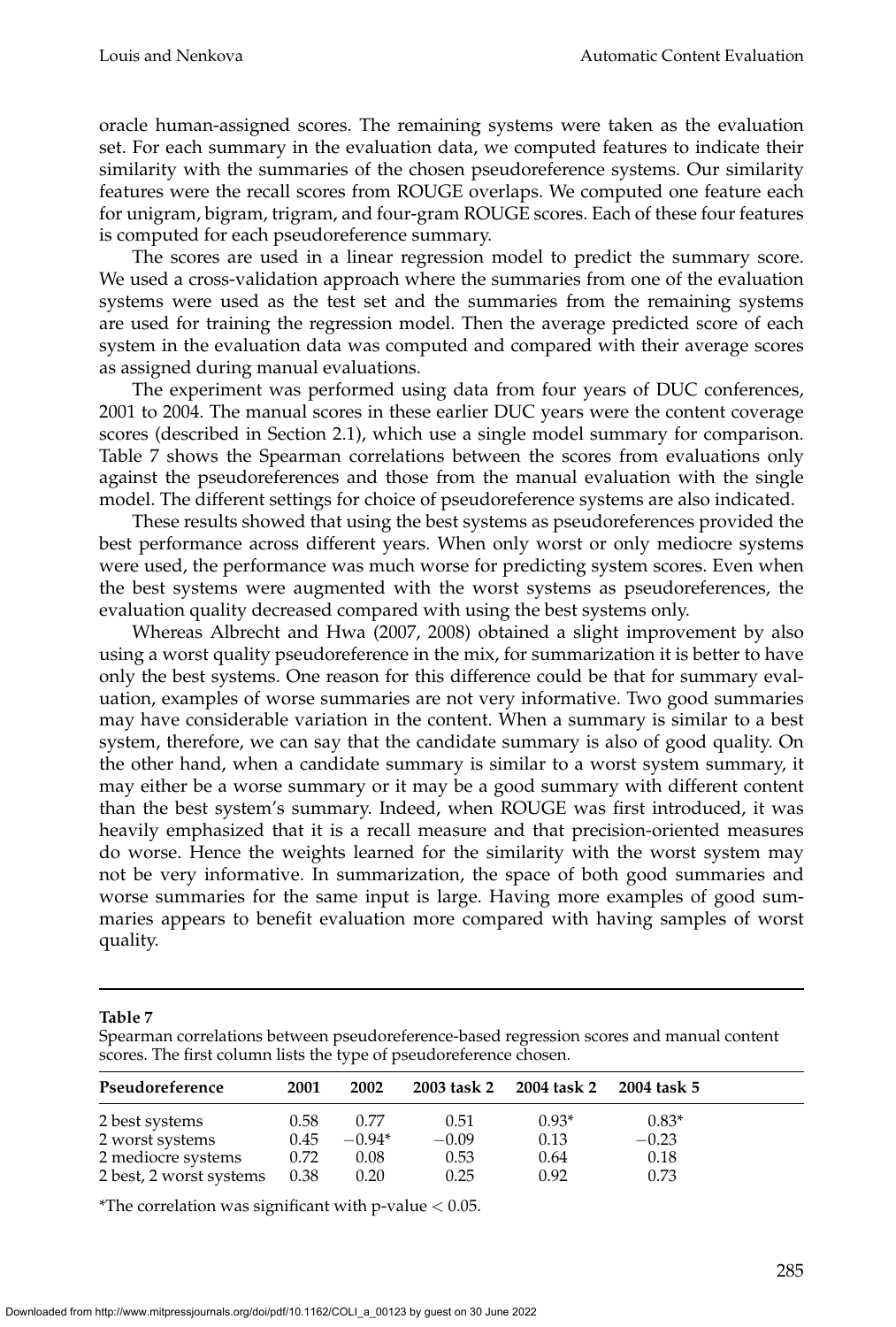Because the best systems turned out to have the maximum potential for acting as pseudoreferences, we wanted a way to identify some best systems without having to rely on the oracle scores, as before. This idea is feasible for our set-up. In our evaluation, we aimed to augment an existing model, so we used the available model to automatically obtain an idea of some of the good systems from the pool. Then we chose some of these top systems as pseudoreferences and combined them with the one available model to form the reference set for final evaluation. Because the reference set has mostly best summaries, we did not use a regression approach based on similarity to the different references. Rather, we considered all of them as models and computed a single ROUGE score comparing a system summary with the pool of model plus pseudomodel summaries.

### **5.3 Experimental Set-up**

We now detail our experiments on the TAC 2009 data.

TAC provides four model summaries for each input. We assume that only one is available and choose a model for each input: the first in alphabetical order of identifier names. Based on this model, we compute the RSU4 scores for all systems. We use two methods to choose the pseudomodel systems.

In the first approach, we rank all the systems based on their average scores over the entire test set. The summaries of the top three overall best systems (*global selection*) are added to the set of models for all inputs. Alternatively, we also investigate a different selection method. For *each input*, the top scoring three summaries are added as models for *that* input (*local selection*). In both cases RSU4 was used to identify the best systems according to the single available gold standard.

The final rankings for all systems are produced using the RSU4 comparison based on the expanded set of models (1 human model + 3 pseudomodel summaries). We implemented a jackknifing procedure so that the systems selected to be pseudomodels (and therefore reference systems) could also be compared to other systems. For each input, one of the reference systems (pseudomodels or human model) was removed at a time from the set of models and added to the set of systems. The scores for the systems were then computed by comparison with the three remaining models. The final score for a system summary (not a pseudomodel) is the mean value of the scores with the four different sets of reference summaries created by the jackknifing procedure. For pseudomodel systems, a single score value will be obtained per input resulting from the comparison with the other three models.

#### **5.4 Results**

The system and input level performance before and after the addition of pseudomodels is shown in Table 8. The performance using four human models is shown in the last line for comparison.

At the macro level, the pseudomodel summaries provide little improvements. Only for the global model is there an increase in correlation, from 0.80 to 0.82.

As expected, however, for the micro level, pseudomodels prove beneficial. Both global and local selection methods improve the number of inputs that receive significant micro-level correlations with pyramid scores. The improvement is close to 10% compared with using only one model summary. Also note that, after the addition of pseudomodels, the percentage of significant correlations is 93%, which is only 2% less compared with the results using four human models (95%).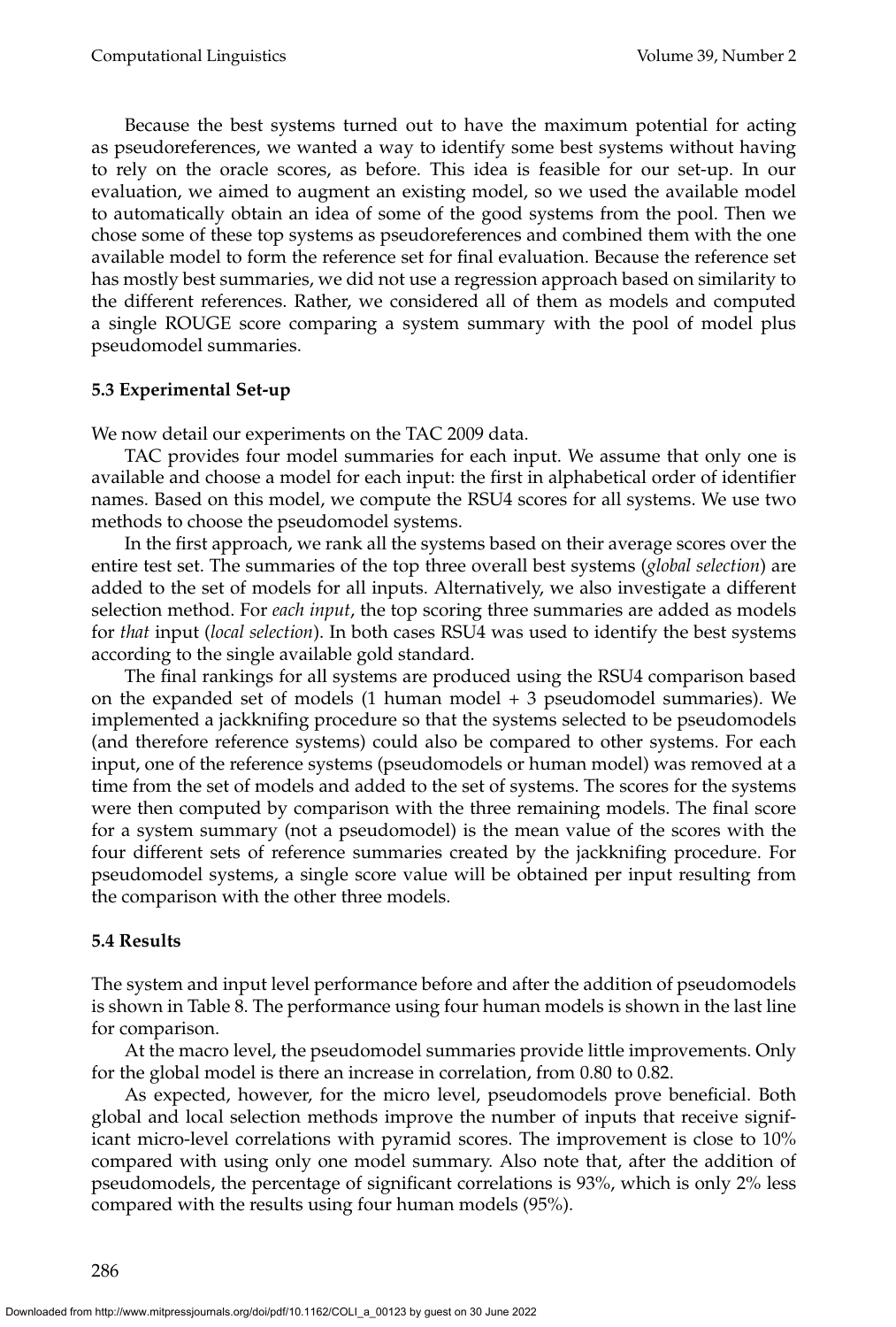Performance before and after the addition of pseudomodel summaries: TAC'09 data (53 systems).

|                        | Correlations |              |              |              |              | Pairwise accuracy |              |              |  |  |
|------------------------|--------------|--------------|--------------|--------------|--------------|-------------------|--------------|--------------|--|--|
|                        |              | Macro level  |              | Micro level  |              | Macro level       |              | Micro level  |  |  |
| <b>Evaluation type</b> | py           | resp         | py           | resp         | py           | resp              | py           | resp         |  |  |
| RSU4 - 1 model         | 0.92         | 0.80         | 84.1         | 79.5         | 88.3         | 80.3              | 66.1         | 50.7         |  |  |
| Global<br>Local        | 0.91<br>0.92 | 0.82<br>0.79 | 93.2<br>93.2 | 79.5<br>75.0 | 88.6<br>89.6 | 83.5<br>80.8      | 66.8<br>67.4 | 51.3<br>51.3 |  |  |
| RSU4 - 4 models        | 0.92         | 0.79         | 95.4         | 81.8         | 88.4         | 80.0              | 70.5         | 53.0         |  |  |

For responsiveness scores that are model-independent, however, little improvements are seen at both macro and micro levels. The pairwise accuracy at micro level for responsiveness is 1% better after the addition of the pseudomodels.

Comparing the two methods for selecting the best system that can serve as a pseudomodel, the global selection of the system that performed best over the entire available data set appears to be more desirable. It improves the correlations with pyramid scores while keeping the same correlations with responsiveness as with one model. Local selection provides the same performance as global selection for pyramid scores, although it decreases the micro-level evaluation quality for responsiveness.

# **6. Consensus-Based: Evaluation Using Only Collection of System Summaries**

From our experiments with pseudomodels, we see that the addition of system summaries to available models proved beneficial and improved the micro-level performance of ROUGE. One question that arises is whether the collection of system summaries together will be useful for evaluation without any human models at all. Again, this idea is related to model-free evaluation. When several systems are available, we investigate if their collective knowledge can help assess summary quality.

Systems use varied methods to select content, and agreement among systems could be indicative of important information. This intuition is similar to that behind the manual pyramid method: Facts mentioned only in one human summary are less important compared to content that is mentioned in multiple human models. For the experiments reported in this section, we rely entirely on the combined knowledge from system summaries as a gold standard.

# **6.1 Related Work**

The closest work to this idea of combining system output can be found in the area of information retrieval (IR). Soboroff, Nicholas, and Cahan (2001) proposed a method for evaluating IR systems without relevance judgments. In addition to requiring less human input, the need for automatic evaluation in IR is also motivated by the fact that for systems such as those on the Internet, the documents keep changing and so it is difficult to collect relevance judgments that are stable and meaningful for a long time.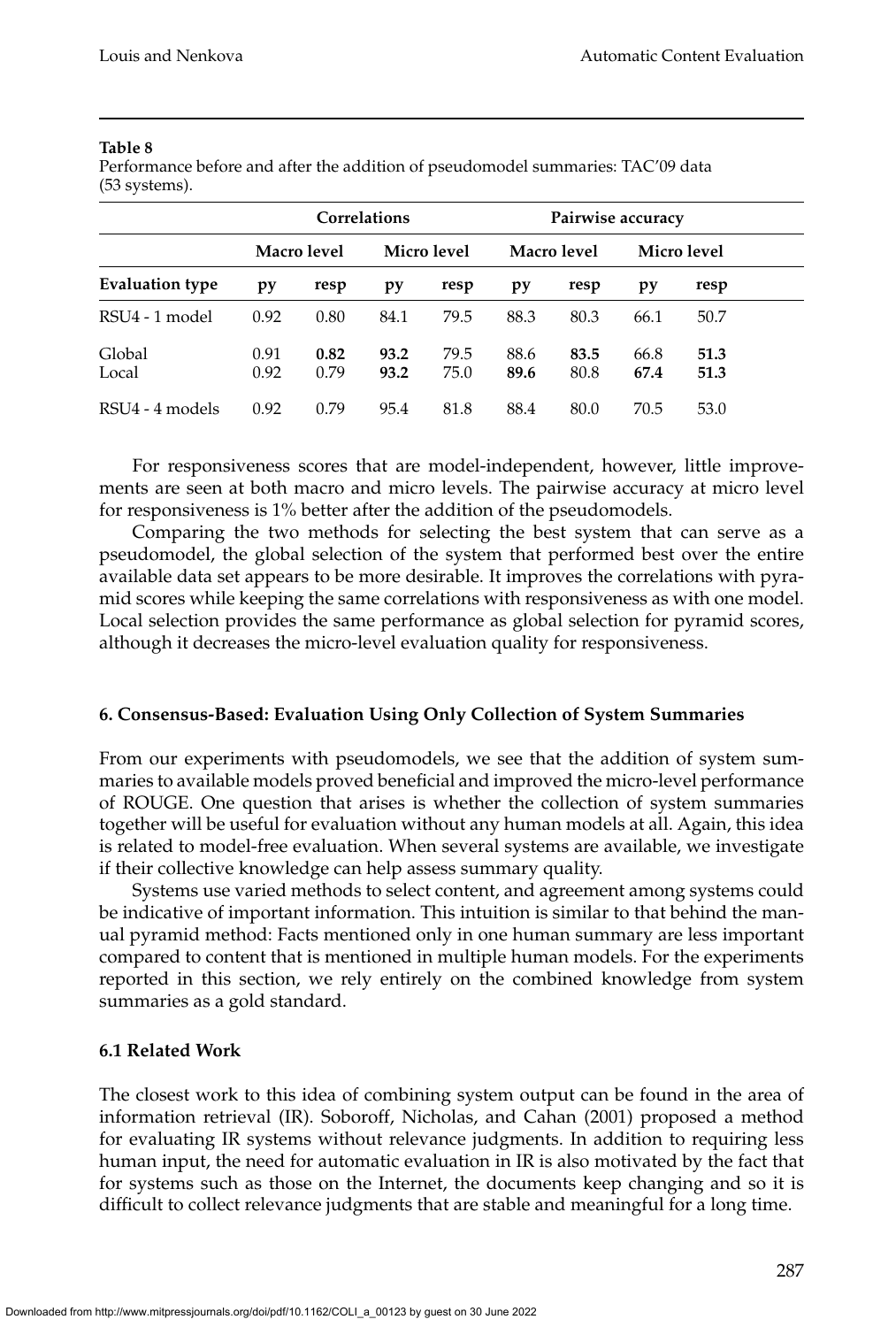Soboroff, Nicholas, and Cahan (2001) combine the top *n* results from all the systems and then sample a certain number of documents from this pool. Those documents selected by many systems are more likely to be in the chosen sample and assumed to be most relevant. The systems are then evaluated by considering this chosen set of documents as the gold-standard relevant set.

In our work, we do not attempt to pick out common content explicitly from the summary pool. If we were to follow the same approach as IR, we would be sampling sentences from the summary pool. But in multi-document summarization, sentences from different documents could contain similar content and we do not want to sample one sentence and use it in the gold standard because then systems would be penalized for choosing other similar sentences. In our work, therefore, we break down the sentences and represent the content as a probability distribution over words. A summary is evaluated by comparing its word distribution to that of the pool. We expect that the distribution would implicitly capture the common content.

# **6.2 Evaluation Set-up**

For each input, we collect all the summaries produced by automatic systems and calculate the probabilities of words in the combined set. In this way, we obtain a global probability distribution of words selected in system summaries. In this distribution, the content selected by multiple systems will be more prominent, representing the more important information. The word probabilities from each individual summary are then calculated and compared to the overall distribution using JS divergence. If we assume that system summaries are collectively indicative of important content, then good summaries will tend to have properties that are similar to this global distribution, resulting in low divergence values. We compute the correlations of these divergence values with human-assigned summary scores and Table 9 shows the results from this evaluation.

# **6.3 Results**

The correlations are on par with those based on multiple human gold standards. At both macro and micro levels, the correlations and pairwise accuracy are similar to those obtained by ROUGE comparison with four human models. The macro-level correlation is 0.93 with pyramid scores, which is very high for a metric that uses no human input at all. Further, the micro-level correlations are also significant for 90% of the inputs. In our pseudomodel experiments, the gains after the addition of system summaries were

#### **Table 9**

Performance of consensus evaluation approach on TAC'09 data (53 systems). For input level (micro), the percentage of inputs with significant correlations is reported.

|                 |             |      | Correlations |      | Pairwise accuracy |      |             |      |  |
|-----------------|-------------|------|--------------|------|-------------------|------|-------------|------|--|
| Evaluation type | Macro level |      | Micro level  |      | Macro level       |      | Micro level |      |  |
|                 | py          | resp | py           | resp | py                | resp | py          | resp |  |
| SysSumm         | 0.93        | 0.81 | 90.9         | 86.4 | 88.8              | 80.7 | 65.2        | 52.7 |  |
| RSU4 - 4 models | 0.92        | 0.79 | 95.4         | 81.8 | 88.4              | 80.0 | 70.5        | 53.0 |  |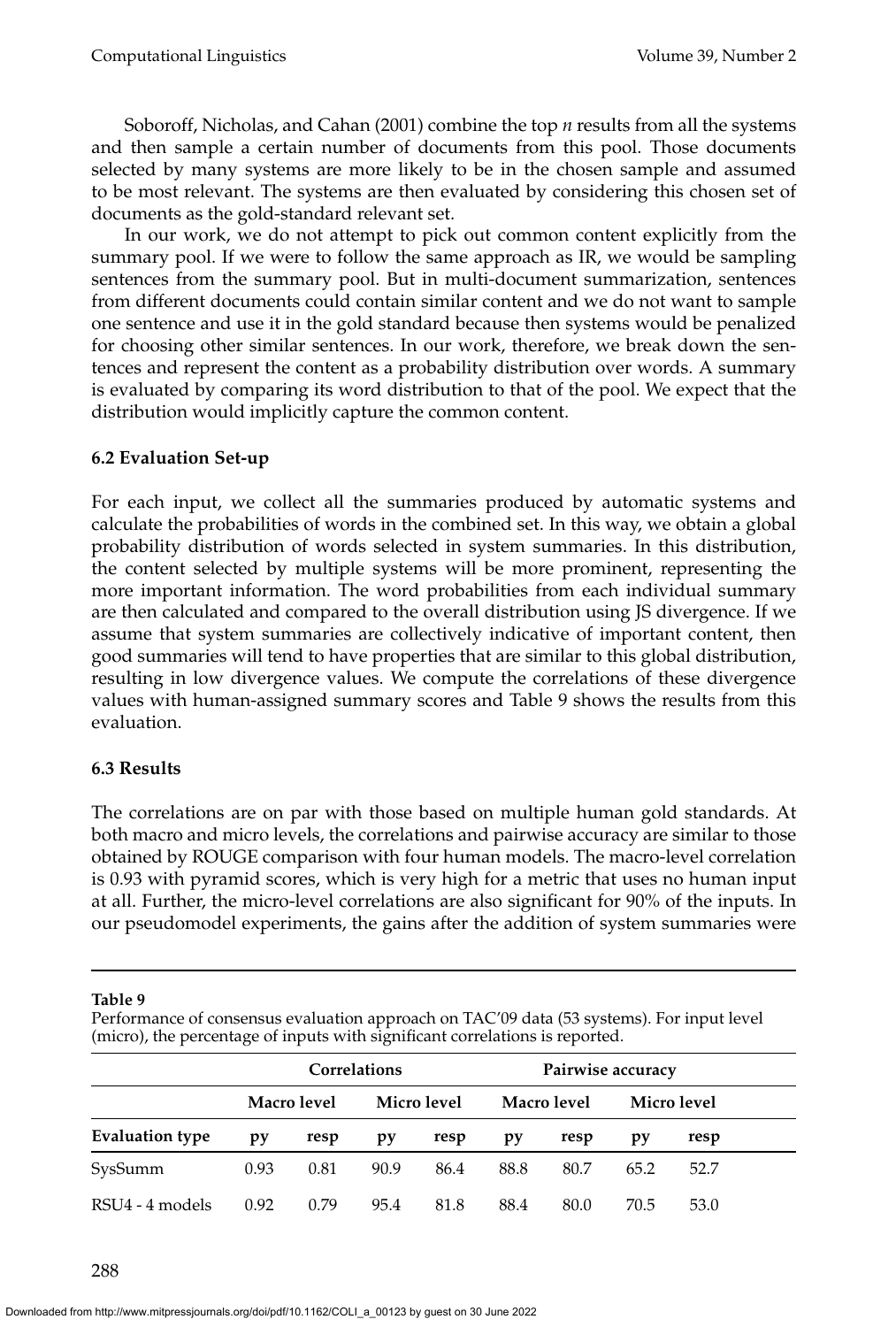modest (only at micro level). Here we see that a large collection of system summaries by themselves have the information required for evaluation.

From this experiment, we find that consensus among system summaries is indicative of important content. This result suggests that by combining the content selected by multiple systems, one might be able to build a summary that is better than each of them individually. In fact, this idea of system consensus has been utilized in the development of MT systems for quite some time. One approach in MT is rescoring the *n*-best list from an individual system's decoder, and picking the (consensus) translation that is close on average to all translations. Such rescoring is implemented using a minimum Bayes risk technique (Kumar and Byrne 2004; Tromble et al. 2008). The other approach is system combination where the output from multiple systems is combined to produce a new translation. Several techniques including minimum Bayes risk have been applied to perform system combination in machine translation. Shared tasks on system combination have also been organized in recent years to encourage the development of such methods (Callison-Burch et al. 2010, 2011). Such strategies could be a useful direction to explore for summarization as well.

# **7. Discussion**

In this article, we have discussed metrics for summary evaluation when human summaries are not present. Our results have shown that these metrics in fact correlate highly with human judgments. But we also need to understand how robust these metrics are and be aware of their limitations. In this section, therefore, we provide a brief discussion of the use of these metrics in different settings.

# **7.1 Including Input–Summary Similarity or Consensus-Based Measures in a Summarization System**

Firstly, because input–summary similarity features are computed using the input, they can be useful features to incorporate in a summarization system. The combination of systems to perform evaluation also provides a way to build a better system. The concern would be how the usefulness of these metrics will change if systems were also optimizing for them. To optimize a metric such as JS divergence exactly would be difficult because the JS divergence score cannot be factored or divided among individual sentences, a necessary condition if the problem should be solved using an Integer Linear Program as in McDonald (2007) and Gillick and Favre (2009). Therefore only greedy methods are possible. In fact, KL divergence was greedily optimized in Haghighi and Vanderwende (2009) to obtain a high performance summarizer. Gaming the evaluation should carry little concern, however, as these metrics are proposed with a view to tuning systems.

The metrics we presented are developed for evaluation in a new setting where model summaries are not available and to aid system development and tuning. Further, notice from the micro-level evaluation that a single metric such as JS divergence does not predict content selection performance well for all inputs. System developers should therefore involve other specialized features as well. Regression of similarity metrics is a better predictor at the micro level but optimizing that would involve computation of all metrics. Another point to note here is that these similarity measures and the consensus pool are only indicative of summary content quality. Other key aspects of summary quality, however, involve sentence ordering, proper generation of referring expressions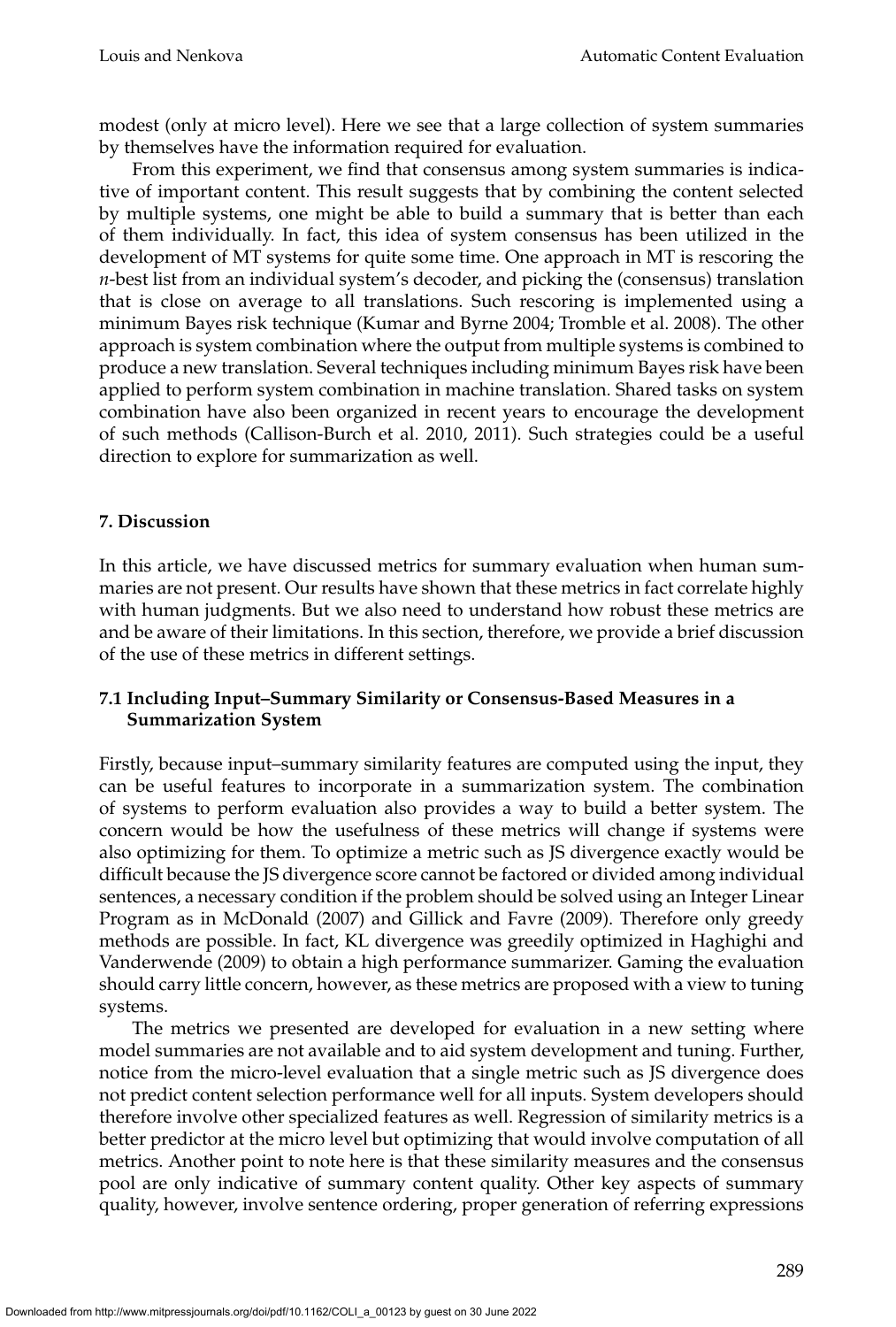and grammatical sentences, and maintaining non-redundancy. Systems should therefore be optimizing for a wide variety of factors and thus input–summary similarity and consensus evaluation can be used in the final output to measure the content quality of the summary. Any content evaluation should obviously be accompanied by linguistic quality evaluation in contrast to the current trend to only report content scores.

The high performance of the JS divergence metric also has another implication for system development. On average, the JS divergence measure is highly predictive of summary quality. It indicates that for a large number of inputs in the TAC data sets, good content can be predicted with high accuracy just based on the input's term distributions. Such inputs should therefore be easy to summarize for systems. Although discourse-based and other semantic approaches to summarization have been proposed, most of the systems in TAC rely on surface features such as word distributions. In this situation, we may not be focusing on robust systems that can handle a variety of inputs. In the early years of DUC, the test set comprised a variety of inputs such as biographies, collections of multiple events, opinions, and descriptions of single events. Later years switched to more single-event-type test sets. The results from our analysis point out that current inputs might be too simple for systems and that the range of inputs in the TAC conference should be expanded to include some input types where more sophisticated methods become necessary. Perhaps the input–summary similarity metrics will be helpful in picking out those inputs that need deeper analysis. In the following section, we provide some further analysis into the cases where the input– summary similarity turns out less predictive.

# **7.2 Input–Summary Similarity and Dependence on Input Characteristics**

JS divergence is useful for the average rating of systems on the test set and, in our case, we have 44 examples over which the scores are averaged. At the micro level, certain inputs received poor evaluations from JS divergence. Here we provide some insights into the types of inputs where JS divergence worked and the cases which proved difficult.

Table 10 shows the titles of articles in input D0913, the input that received the best evaluation from JSD (correlation of 0.86). These articles were all published on the same day and deal with the same event, a Supreme Court hearing of a case. This input can be said to be highly cohesive and to be discussing the same topic. For such inputs, the term distribution in the input would reflect content importance since some words have higher probability than others because they are discussed repeatedly in the input documents. Such a term distribution when compared with summaries will give good evaluation performance. We can also see that the human summaries for this input (also shown in Table 10) seem to report the common issues observed in the input. In this case, therefore, input–summary similarity scores can predict the pyramid scores that were assigned based on the model summaries. We also show in the table the summary that is chosen to be best according to JS divergence and the summary that had the worst score. We find that the best summary indeed conveys some of the main issues also reported in the human summaries. On the other hand, the low-scoring summary presents a story line about one of the lawyers involved in the case, which is a peripheral topic described in only one of the input documents. In fact, the summary scored as worst by JS divergence has a pyramid score of 0, whereas the chosen best summary has a pyramid score of 0.39.

On the other hand, summaries for input D0940 obtained only 0.3 correlation using JSD evaluation. Both ROUGE and consensus evaluation (SysSumm) methods can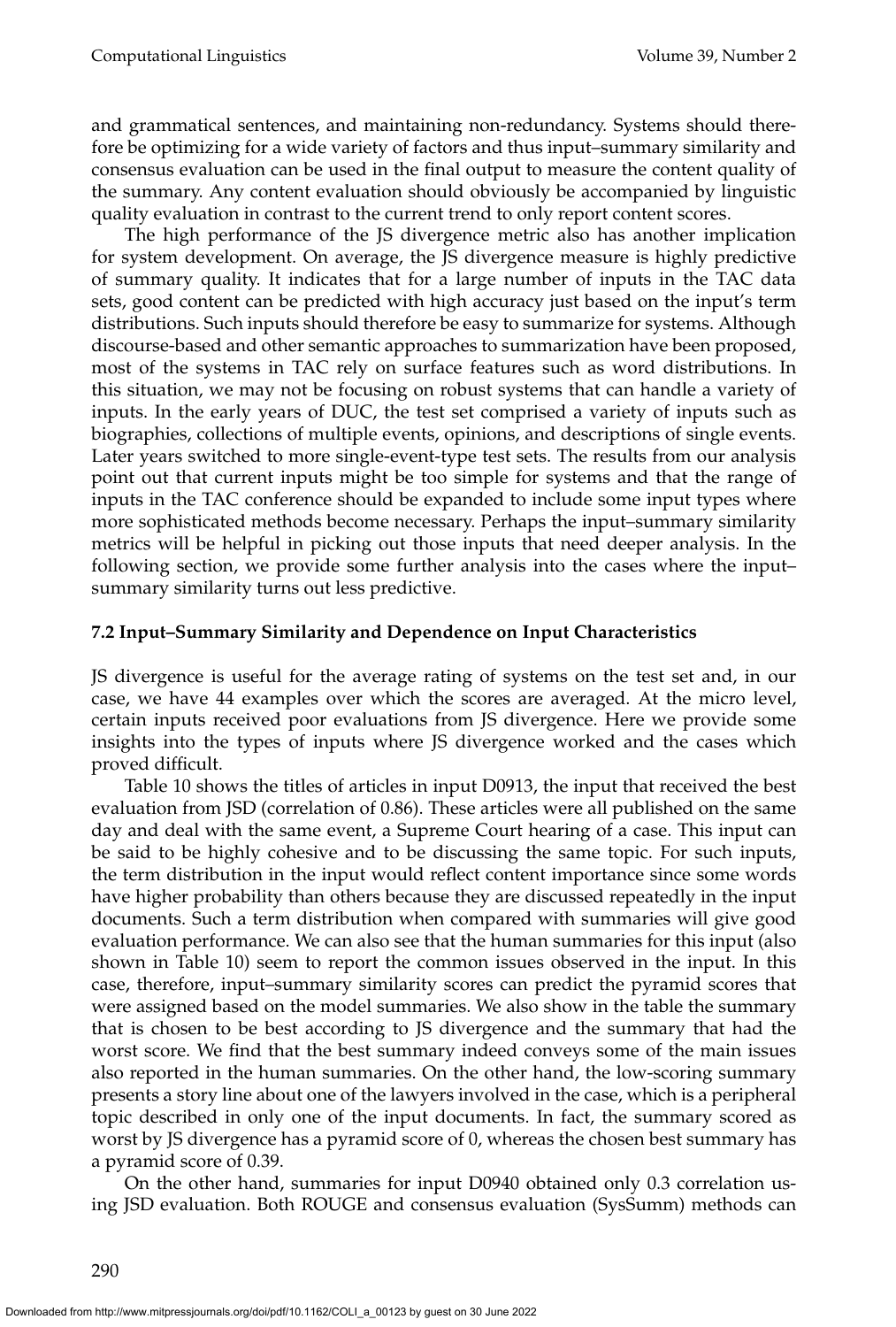Titles of articles and two human summaries for input D0913-A. The summaries chosen as best and worst according to JS divergence are also listed.

| Articles in input D0913-A |                                                                 |
|---------------------------|-----------------------------------------------------------------|
| Publication date          | Title                                                           |
| Mar 02                    | US Supreme Court examines issue of displaying Ten Commandments  |
| Mar 02                    | US Supreme Court examines Ten Commandments displays             |
| Mar 02                    | Supreme Court wrestles with Ten Commandments issue              |
| Mar 02                    | Justices examine 10 Commandments case                           |
| Mar 02                    | High Course argues in 10 Commandments case                      |
| Mar 02                    | Supreme Course wrestles with Ten Commandments                   |
| Mar 02                    | High Court argues Ten Commandments cases                        |
| Mar 02                    | Texas seeks to keep ten commandments display on capitol grounds |
| Mar <sub>02</sub>         | An unlikely journey up the legal ladder                         |

#### **Model summary H**

The Supreme Court heard arguments in two cases on March 2nd about the conditions under which the government could display the Ten Commandments and whether such displays violated the First Amendment.

The Texas case concerns a 40-year-old granite monument of the Ten Commandments, one of 17 monuments on the grounds of the state capital.

The Kansas case concerns framed copies of the Ten Commandments which hang with non-religious documents in two county courthouses.

The displays have been modified twice in response to lower court rulings.

Justice O'Connor is expected to cast the swing votes.

#### **Model summary C**

On March 2, 2005, the Supreme Court heard two cases concerning the display of the Ten Commandments on government property.

In Texas, a homeless former lawyer challenged the constitutionality of an inscribed monument displayed on state capitol grounds.

In Kentucky, the ACLU claimed copies displayed in two courthouses, modified twice before in response to court rulings, still violated the First Amendment because the original purpose was religious and the modifications were a sham.

Supporters argued that the Ten Commandments are a recognized symbol of law, with both secular and religious functions.

The justices will issue an opinion by late June.

#### **Lowest JSD summary: System 26**

The Supreme Court Wednesday wrestled with whether the Constitution allows displays of the Ten Commandments on government property.

Lower courts have issued conflicting rulings in dozens of cases involving Ten Commandments displays in recent years.

The justices also heard a challenge to Ten Commandments exhibits in Kentucky courthouses.

Abbott, making his first argument before the high court, contended that the Ten Commandments monument, while containing a sacred religious text.

Abbott, 47, a former state Supreme Court justice.

It is hardly little – a constitutional challenge to displaying the Ten Commandments on the grounds of the Texas Capitol, and so on.

#### **Highest JSD summary: System 39**

He said his happiest moment was not when he heard the Supreme Court was taking his case but when his teenage daughter read the story and tracked him down by e-mail, breaking a long estrangement. If religious, it was unacceptable, Van Orden said.

He ate on food stamps at the upscale Central Market, pitched his tent nightly and took it down each morning in a wooded location he did not specify, traveled on a free bus pass granted for a veteran's disability and read newspapers and magazines free at newsstands.

evaluate the same summaries, however, with correlation of 0.84 (ROUGE) and 0.74 (SysSumm). The titles of the articles in that input and in the human summaries are provided in Table 11. This input's topic is the opening of Disneyland in Hong Kong but its articles cover varied aspects around the topic such as ticket sales, environmental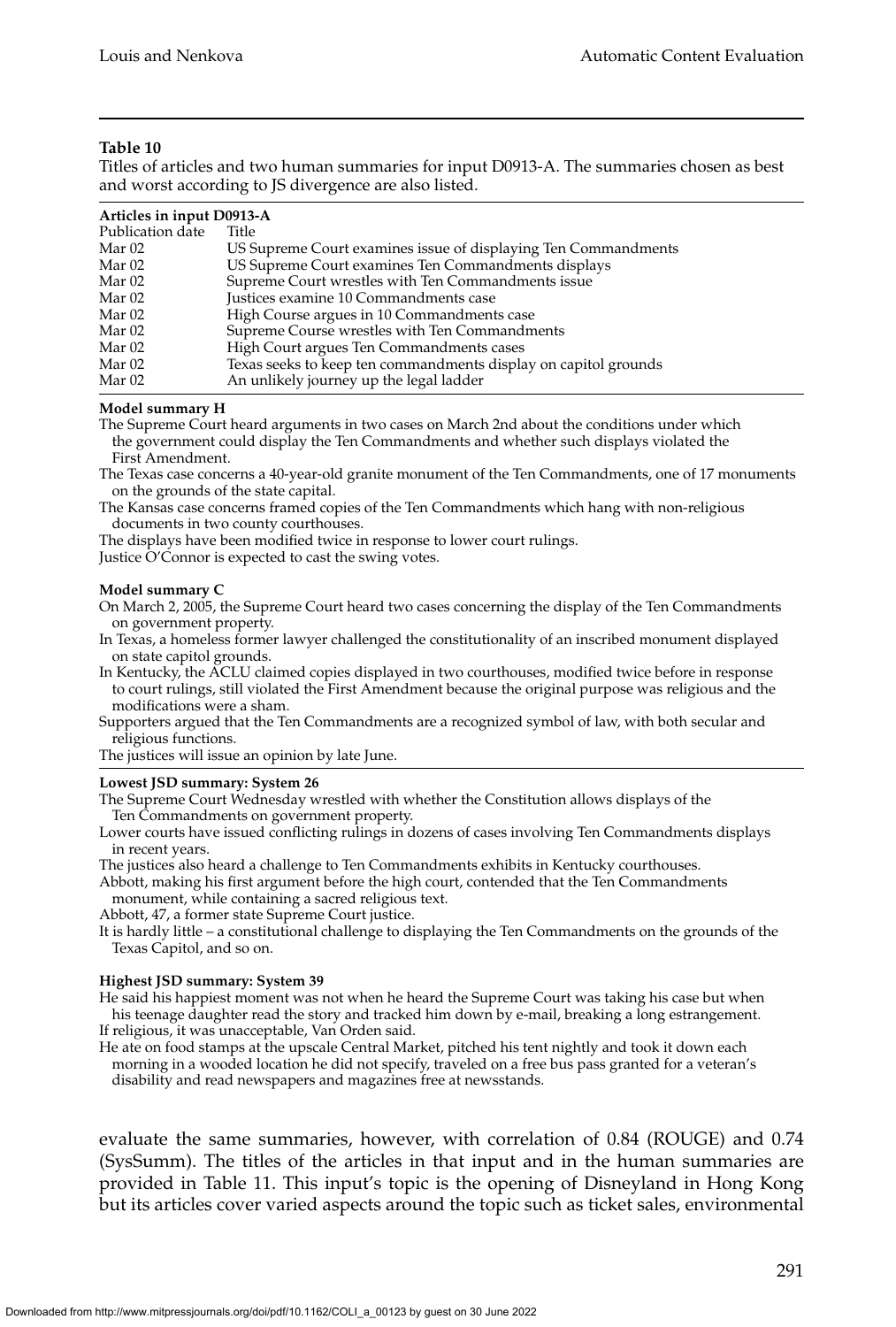Titles of articles and two human summaries for input D0940-A. The summaries chosen as best and worst by JS divergence are also listed.

| Articles in input D0940-A |                                                                                                  |
|---------------------------|--------------------------------------------------------------------------------------------------|
| Publication date          | Title                                                                                            |
| June 22                   | Opening of HK Disneyland to be divided into 3 phases                                             |
| June 26                   | Disney officials consulted feng shui experts for Hong Kong Disneyland                            |
| July 01                   | Hong Kong Disneyland starts on-line tickets selling                                              |
| July 01                   | Disneyland rehearsal days to start in August                                                     |
| July 04                   | HK Disneyland ticket sale proceeds well                                                          |
| Sept 04                   | High hopes for Hong Kong Disneyland's economic impact, but critics say Disney<br>magic overrated |
| Sept 08                   | Hong Kong Park: Classic Disney with an Asian accent                                              |
| Sept 08                   | Hong Kong Disneyland won't cut its maximum capacity despite overcrowding fears                   |
| Sept 08                   | All tickets for opening day of HK Disneyland sold out                                            |
| Sept 10                   | Shark fins, stray dogs and smog - Hong Kong Disneyland has had a bumpy ride                      |

#### **Model summary B**

Hong Kong Disneyland (HKD) was scheduled to open in three phases in the summer of 2005.

Early to mid-August transportation would be available to some areas of the park.

August-Sept 11 all public services would become available.

Sept 12 the grand opening of the park and hotels would take place.

On Aug 16 HKD will begin its rehearsals to which special guests will be invited.

In September, HKD announced it would not cut its daily capacity of 30,000 visitors.

On Sept 9 it was revealed that all tickets for the grand opening had been sold.

#### **Model summary H**

Hong Kong Disneyland, a joint venture between Disney and the Hong Kong government, was scheduled to open on 12 September.

Rehearsal days were staged for a month before opening, giving "cast members" a chance to practice their performances.

Disneyland refused to reduce its daily maximum capacity of 30,000 despite complaints from early visitors about large crowds and long lines.

All 16,000 opening day tickets were sold out.

The park is vintage Disney, with aspects of local culture including feng shui, Asian foods, and signs in Chinese.

Protests forced them to remove shark fin soup from their menus.

#### **Lowest JSD summary: System 54**

But critics say Hong Kong Disneyland is overrated.

The opening of Hong Kong Disneyland is expected to turn on a new page of Hong Kong tourism, with focus on family tourists, she said.

Hong Kong Disneyland will stage its rehearsal from Aug. 16 to the theme park's opening on Sept. 12, the park said in a press release on Friday.

Many in Hong Kong are ready to give Mickey Mouse a big hug for bringing Disneyland to them.

Hong Kong Disneyland Hotel starts at 1,600 (euro 170) a night and Disney's Hollywood Hotel's cheapest room costs 1,000 (euro 106).

#### **Highest JSD summary: System 1**

Many in Hong Kong are ready to give Mickey Mouse a big hug for bringing Disneyland to them. But not dog-lovers, shark-defenders and fireworks foes.

The opposition may seem odd, in a Chinese city where fireworks are a fixture, shark fin soup is hugely popular, and stray dogs are summarily dealt with as health hazards.

But eight years after the British colony was returned to China, the capitalist city is much freer than the Communist mainland, and advocacy groups are vocal.

concerns, and use of feng shui. The human summaries for this input focus on different aspects. The term distributions in such an input by themselves do not provide an indication of what was important in contrast to the more cohesive input we discussed previously. The semantics of the content should be better understood to be able to predict the content that humans would choose in their summaries. Subsequently, we can also observe that the summary that is top ranked by JS divergence does not have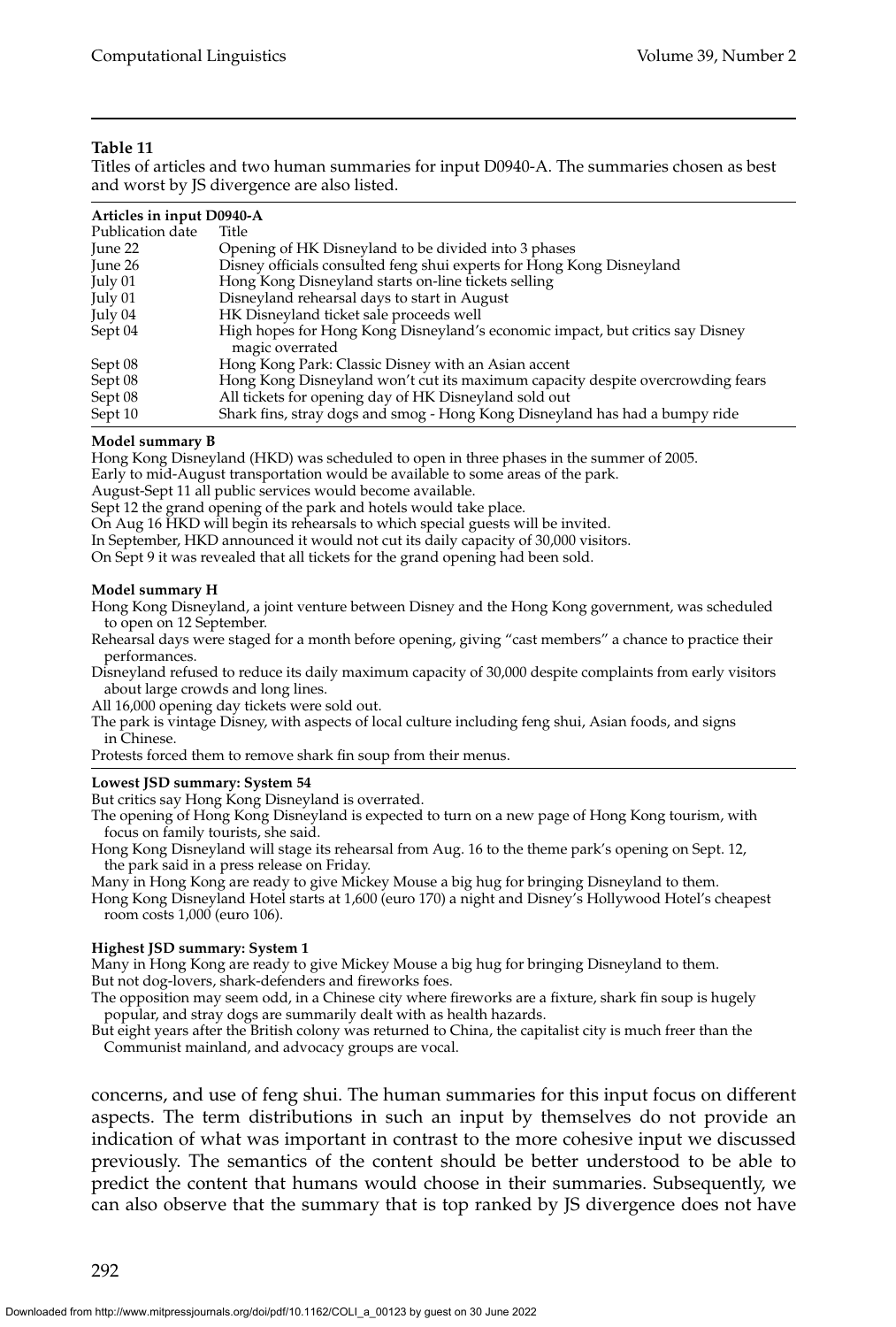much of the same information as the model summaries and talks about yet another set of aspects such as hotel rates and family tourism. The worst summary presents a different set of facts. The pyramid scores for both these summaries are low (0.13 for the best JS summary and 0.0 for the worst JS summary). Input–summary similarity is therefore less helpful here and the information provided by model summaries would be the best gold standard.

Saggion et al. (2010) report that trends can be observed in the JSD metric performance although it does not provide good evaluations for opinion and biographical type inputs. Automatic evaluations in different genres therefore have different requirements and exploring these is an avenue for future work. Input–summary similarity based only on word distribution works well for evaluating summaries of cohesive-type inputs.

We can also envision a situation where we will be able to predict whether the JS divergence evaluation will be accurate or not on a particular test set. In prior work in Nenkova and Louis (2008) and Louis and Nenkova (2009b), we have explored properties of summarization inputs and provided a characterization of inputs into cohesive and less cohesive based on automatic features. The less cohesive inputs were found to be the ones where automatic systems in general performed poorly. In that work, we proposed features to predict if an input is cohesive or not. We now apply these features to the TAC'09 data with the intention of automatically identifying inputs suitable for JS divergence evaluation (the cohesive ones). The features were trained on data from previous years of TAC evaluations. Among the top ten inputs for which JS divergence gave the best correlations, six of them were predicted as cohesive, and, similarly for the bottom ten, six inputs were predicted as "not cohesive." This result provides more validation of the relationship between input and evaluation quality but the automatic prediction of evaluation quality does not appear to be very accurate based on our current features. We plan to explore this direction further in future work.

# **7.3 Requirements for Consensus-Based Evaluation**

In a similar vein, one would like to understand the performance guarantees from the consensus-based evaluation method (SysSumm). Here, the metric depends on the availability of a number of diverse system summaries. In the TAC workshops, over 50 systems compete and thus we have a large pool of system summaries with which to compute consensus. For other data sets, when we have to evaluate a few different systems, it is unclear if the same performance can be obtained. To understand the dependence on the number of systems, we study how well the consensus evaluation method works when a small set of standard summarization methods is taken as the available system pool. We expected that when the standard algorithms are chosen to be diverse, their strengths can be combined usefully in a similar manner as the TAC systems.

We choose a set of nine different summarization approaches. They are briefly described here.

**Baseline:** One of the commonly used baseline approaches for multi-document summarization. The first sentence from each document in the input is first included in the summary. After including the first sentence from each document, the second sentence is included and so on up to the length limit.

**Mead:** Radev et al. (2004a, 2004b) rank sentences using a combination of three aspects (sentence length, position in the article, and a centroid score which indicates how central the content of the sentence is) computed by comparison with all other sentences.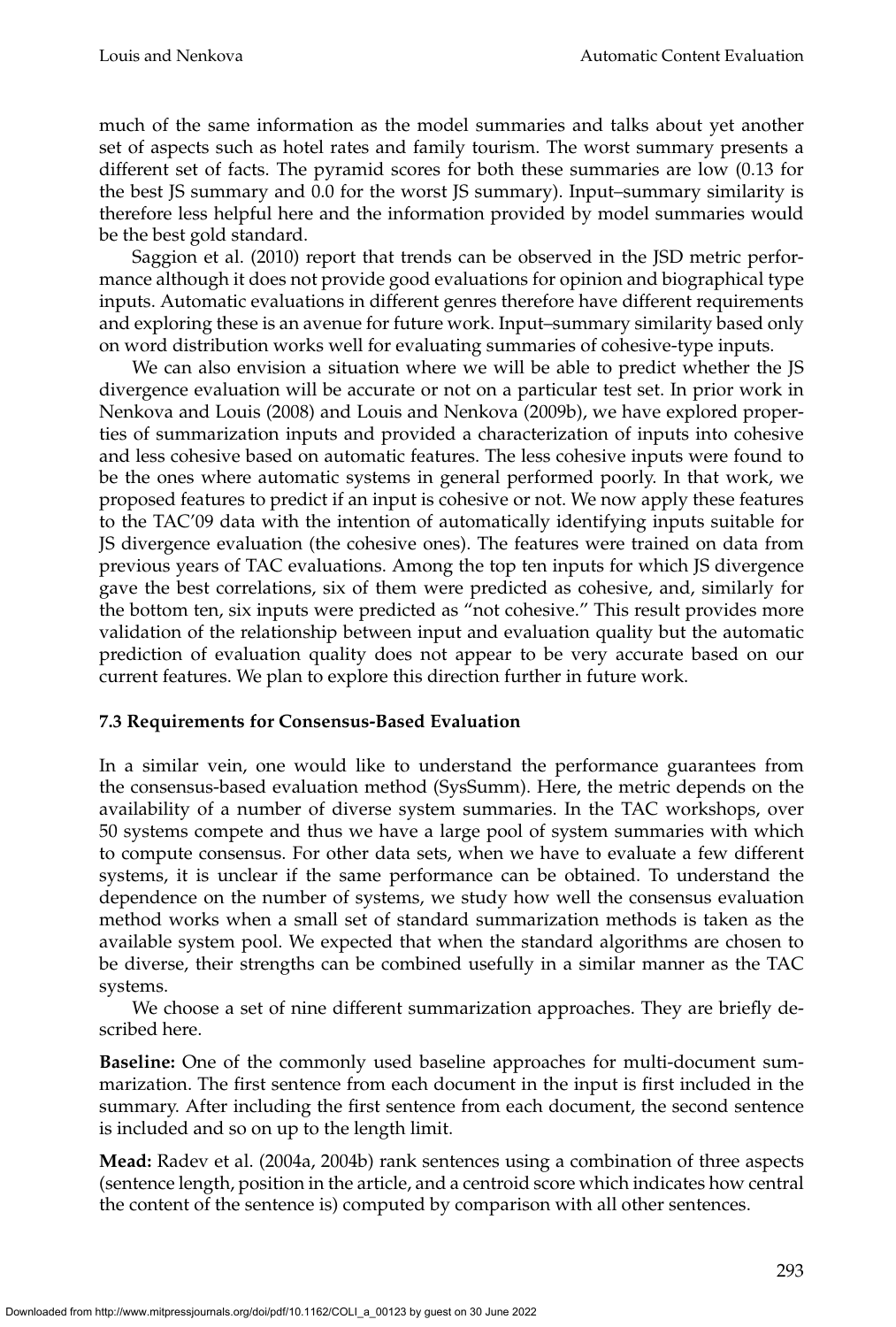**Average probability:** This is a competitive summarizer (Nenkova, Vanderwende, and McKeown 2006) using only the frequency of words as the indicator of content importance. We implement this method by first computing the unigram probability of all content words in the documents of the input combined together. Then we score each sentence by the average value of the probability for the content words in that sentence.

**Topic word:** This is a strong, yet simple, method for generic summarization (i.e., the set of documents given as input must be summarized to reflect the sources as best as possible; in contrast, TAC 2009 tasks can be considered as focused summarization where either a query is provided or an update is required). This method first computes a set of topic words from the input using a loglikelihood ratio. The sentences are ranked using the score introduced by Conroy, Schlesinger, and O'Leary (2006): the ratio of the number of unique topic words in the sentence to the unique content words in the sentence.

**Graph centrality:** This approach (Erkan and Radev 2004; Mihalcea and Tarau 2005) performs selection over a graph representation of the input sentences. Each sentence is represented in vector space using unigram word counts. Two sentences are linked when their vectors have a cosine similarity of at least 0.1. When this graph is converted into a Markov chain, we can compute the stationary distribution of the transition matrix defined by the graph's edges. This stationary distribution gives the probability of visiting each node during repeated random walks through the graph. The high probability nodes are the ones that are most visited and these correspond to central sentences for summarization. The probability from the stationary distribution is the ranking score for this method.

**Latent Semantic Analysis (LSA):** The LSA technique (Deerwester et al. 1990) is based on the idea of dimensionality reduction. For summarization, first, the input is represented as a matrix indexed by words (rows) and sentences (columns) and each cell indicates the count of the word in that sentence. This matrix is converted by singular value decomposition and dimensionality reduction to obtain a matrix of sentences versus concepts where concepts implicitly capture sets of co-occurring terms. The number of concepts is much smaller than the size of the vocabulary. The process also produces the singular values that indicate the importance of concepts. Sentences are selected for each concept in order of concept importance up to the summary length limit. We obtained summaries using the approach detailed in Gong and Liu (2001).

**Greedy-KL:** This method selects sentences by minimizing the KL divergence of the summary's word distribution to that of the input. The idea is similar to findings from our input–summary similarity evaluations. Because the selection of sentences that minimize divergence can only be done by examining all combinations of sentences, Haghighi and Vanderwende (2009) introduce a greedy approach that, at each step, adds the sentence  $s_i$  to the existing summary *E* such that the combination  $E \cup s_i$  has the lowest KL among all options for *si*.

**CLASSY 04:** This system (Conroy and O'Leary 2001) combines the occurrence of topic words and position of the sentence to predict the score for a sentence. In addition, it employs a hidden Markov model–based approach, so that the probability of a sentence being a summary sentence is dependent on the importance of its adjacent sentences in the document. This system was introduced in the DUC evaluations in 2004 (Conroy et al. 2004). We obtained these summaries (and the subsequent CLASSY 11) from the authors.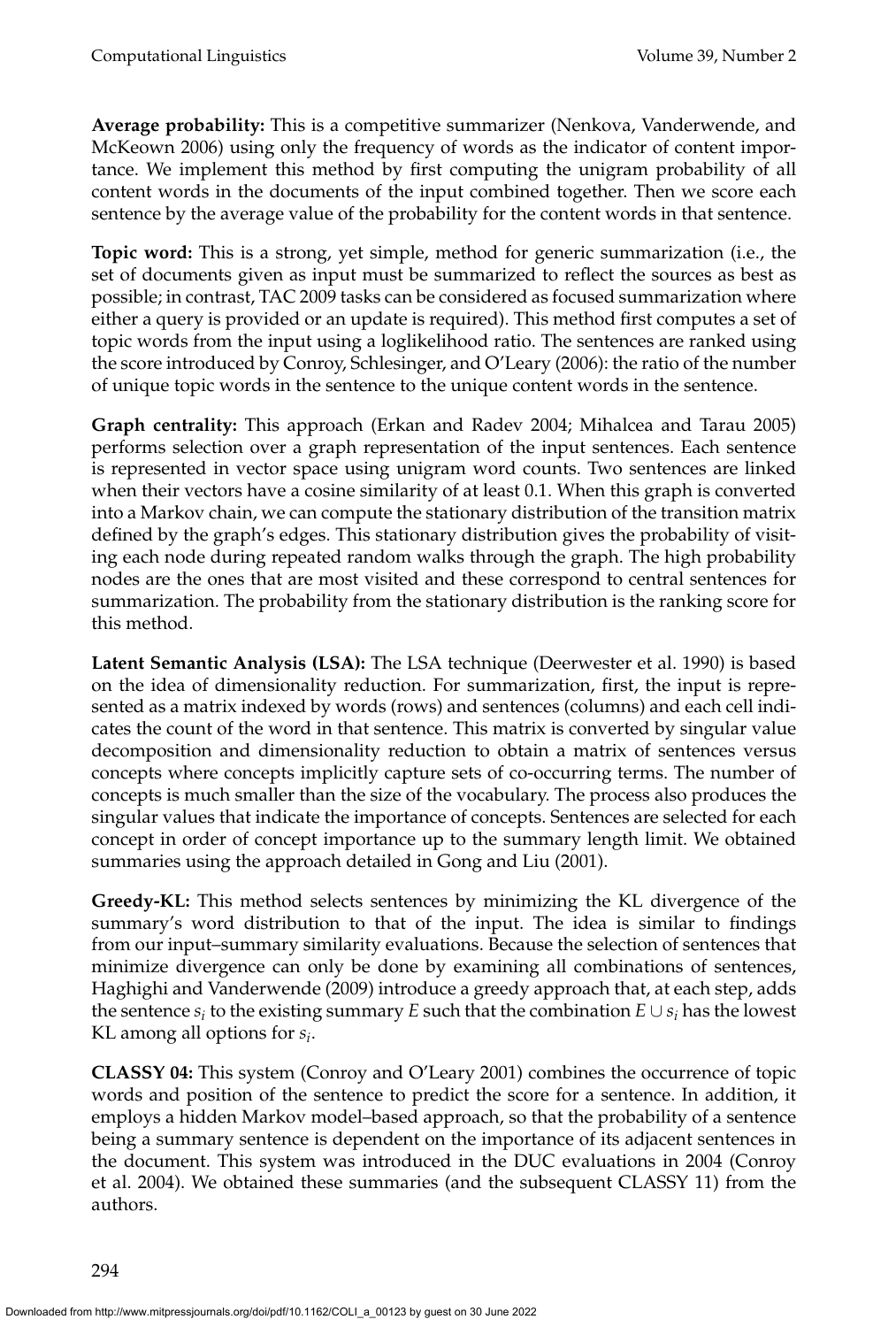**CLASSY 11:** This is a query-focused summarization system used by Conroy et al. (2011) in TAC 2011. It uses features related to topic words and other important keywords identified using a graph-based approach. Rather than greedy selection of top sentences, CLASSY 11 solves an approximate knapsack problem to obtain a more globally optimal summary. Further, the scoring in this method uses bigrams as the basic unit/keyword in contrast to the other methods we have described previously that assume that a sentence is composed of a bag of unigrams.

We generated 100 word summaries from each described system. Except for the CLASSY system, which performs more sophisticated redundancy removal, for the other methods we used the greedy Maximum Marginal Relevance technique (Carbonell and Goldstein 1998) for reducing redundancy. After the sentence rankings were obtained, we added each sentence in order if it was not highly similar (a threshold value on cosine overlap is specified to indicate high similarity) to any of the already added sentences.

Each of the original TAC systems summaries were evaluated as follows. We added the candidate summary to the pool of summaries from these other standard methods. Then we computed the JS divergence between the candidate summary and the combined pool to obtain the score for the candidate. The procedure is the same as the one we followed in Section 6 except that here we assumed that for each TAC system, we only had these standard systems as peers rather than the full set of all TAC systems. The results from this evaluation are shown in Table 12 as *SysSumm-std*9. The previous evaluation results, using all TAC systems as consensus, is reproduced in the table as *SysSumm-full*.

We found that even with these few systems, the consensus evaluation is rather strong and produces correlations of 0.91 with pyramid and 0.77 with responsiveness scores. These results provide additional support for the argument that high quality evaluation is feasible even with standard systems as peers and that a small set of such systems appears to be sufficient for forming the consensus.

Because the CLASSY systems are currently some of the top performing systems at TAC, we also evaluated how useful the consensus is if the CLASSY summaries are left out. So we evaluated the TAC systems using only the seven other standard systems (i.e., all except CLASSY04 and CLASSY11) as the peers and the results from this evaluation are reported in Table 12 as *SysSumm-std*7. We find that the correlations

# **Table 12**

Performance of consensus evaluation approach on TAC'09 data (53 systems). For input level (micro), the percentage of inputs with significant correlations is reported. The results using TAC'09 systems as pseudomodels are indicated as SysSumm-full and those with off-the-shelf systems as SysSumm-std.

|                        |      |             | Correlations |             |      | Pairwise accuracy |      |             |
|------------------------|------|-------------|--------------|-------------|------|-------------------|------|-------------|
|                        |      | Macro level |              | Micro level |      | Macro level       |      | Micro level |
| <b>Evaluation type</b> | py   | resp        | py           | resp        | py   | resp              | py   | resp        |
| SysSumm - full         | 0.93 | 0.81        | 90.9         | 86.4        | 88.8 | 80.7              | 65.2 | 52.7        |
| $SysSumm - std9$       | 0.91 | 0.77        | 86.3         | 75.0        | 87.4 | 78.7              | 66.4 | 50.9        |
| $SysSumm - std7$       | 0.91 | 0.78        | 84.0         | 75.0        | 87.7 | 78.8              | 65.9 | 50.6        |
| RSU4 - 4 models        | 0.92 | 0.79        | 95.4         | 81.8        | 88.4 | 80.0              | 70.5 | 53.0        |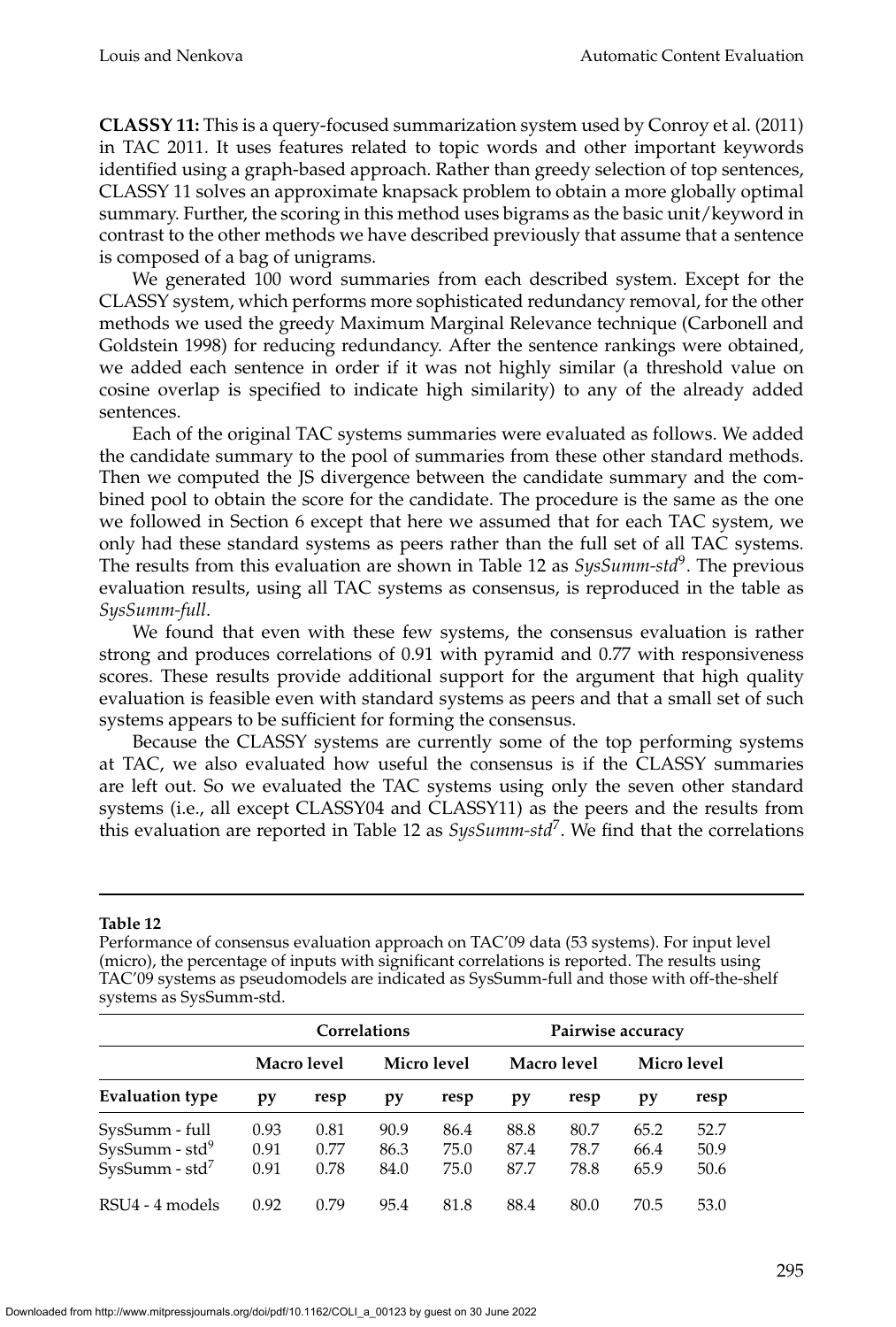remain the same even when the strongest systems are removed. The usefulness of the consensus therefore is not heavily dependent on the presence of best-quality systems in the pool.

# **7.4 Cross-Year Variation in Metric Performance**

The performance of a metric should also be discussed under the effect of different test data sets. In our feature analysis for input–summary similarity, we found that JS divergence produces very high correlations on the TAC 2008 data, about 0.88 with pyramid scores. The performance on the TAC 2009 data, however, although still high (0.74), is lower than the previous year's data. Such a difference could be attributed to different factors. One possible factor is the cohesiveness of the input, as we have discussed earlier. In the TAC evaluations, there is no control over the input types, so inputs from different years may not have the same characteristics. It could be, therefore, that TAC 2009 had more inputs that were less cohesive as our second example above compared to inputs that have more homogenity in the topic discussed. A further evidence for this hypothesis can be seen from the cross-year performance of different metrics presented in Table 13.

Here, improved correlations from 2008 to 2009 are bolded and those that decreased are italicized. The correlations with pyramid scores increased for SysSumm and ROUGE evaluations but dropped for JS divergence. This trend indicates that the model-based evaluations (SysSumm has characteristics similar to model-based evaluation) have more strength on the 2009 data. For inputs where model information cannot be obtained from the general term distribution in the inputs (as could have been the case in 2009), therefore, input–summary similarity that is model-free obtains worse performance. This model dependence can also explain why ROUGE and SysSumm have lower correlations with responsiveness in 2009 despite being able to predict pyramid scores better. Because ROUGE scores are computed based on these specific models, its correlations with the model-free responsiveness judgments drops in 2009.

# **8. Conclusion and Future Work**

We have presented successful metrics for summary evaluation that require very little or no human input. We have explored two scenarios: fewer model summaries and no model summaries at all. For both these cases, our newly proposed evaluation metrics have provided good performance.

We analyzed two methods for evaluation in the absence of gold-standard summaries. One was based on input–summary similarity. We examined different

#### **Table 13**

Cross-year system level correlations for different metrics. The ROUGE-SU4 scores use all four human summaries for reference. Improved correlations in 2009 are **bolded** and decreases in correlations are *italicized*.

|              |              | ISD          |              | SysSumm      |              | <b>ROUGE-SU4</b> |
|--------------|--------------|--------------|--------------|--------------|--------------|------------------|
| year         | py           | resp         | py           | resp         | pv           | resp             |
| 2008<br>2009 | 0.89<br>0.74 | 0.74<br>0.70 | 0.85<br>0.93 | 0.82<br>0.81 | 0.88<br>0.92 | 0.83<br>0.79     |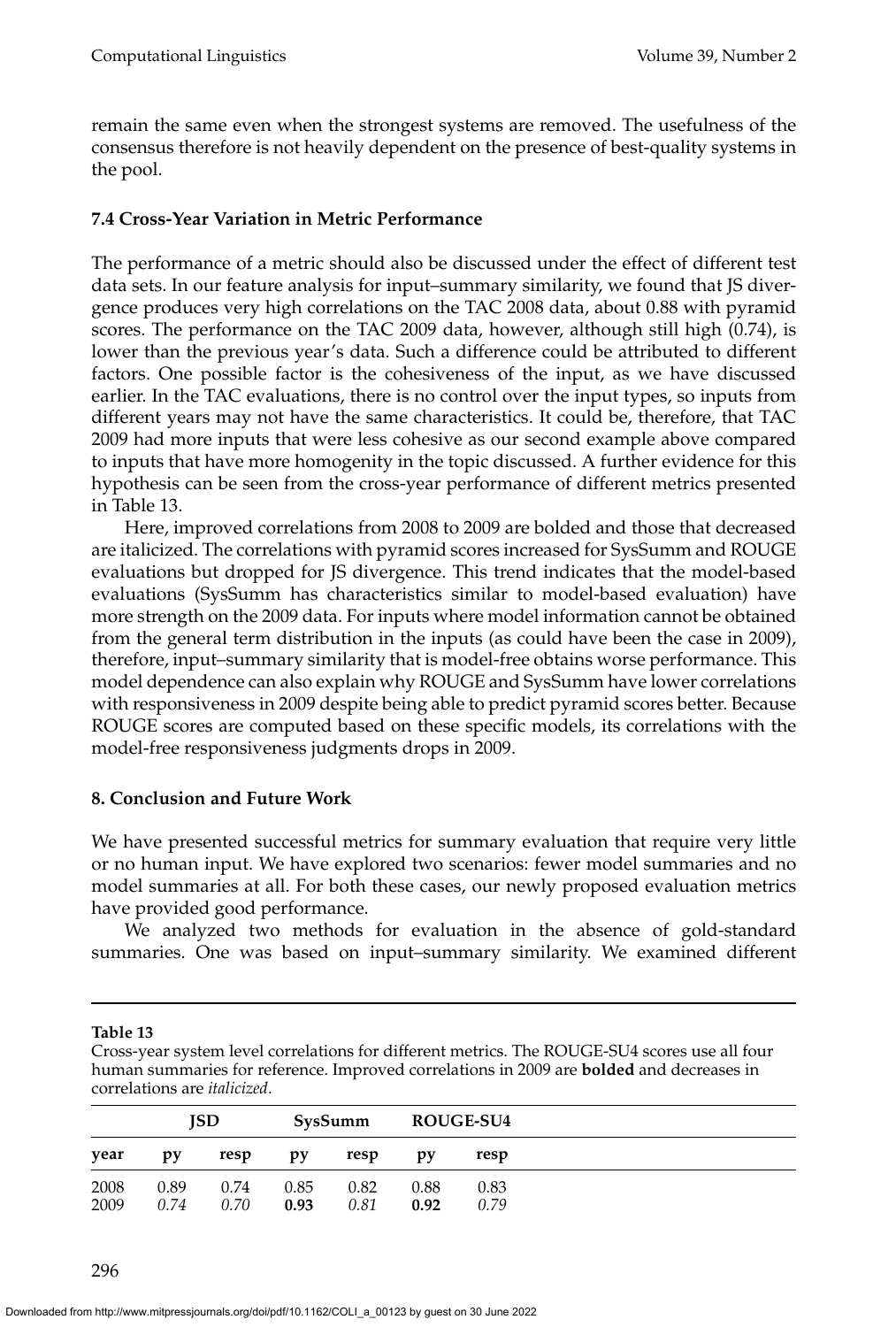possibilities for measuring similarity and quantified their accuracy in predicting human-assigned scores. Our results showed that the strength of features varies considerably. The best metric is JS divergence, which compares the distribution of terms in the input and summary. Combination of JS divergence with other metrics such as cosine similarity and topic word features also gave high correlations with human scores, around 0.77.

Another method we have introduced is the addition of pseudomodel system summaries to the model set when the number of models is low. Our aim here was to improve the micro-level evaluations and our results show that improvements along this line were provided by the pseudomodels.

We also proposed a model-free metric that measures the similarity of a system summary with the collection of all system summaries for that input. This method actually provided even better performance (0.93 correlations with pyramid scores), which is competitive with ROUGE scores computed using four human models.

Furthermore, our evaluations provide consistent performance. In Louis and Nenkova (2009c), we report the correlations for adjacent years showing that our metrics produce reliable performance for two consecutive years of TAC evaluation and for two tasks, query and update summarization.

These evaluation methods highlight considerations that have received little attention so far and give indications of how to perform evaluations on non-standard test sets with little human input. The situation of having only one model summary is not uncommon and so are test sets where there are no model summaries at all. Here, one could use our proposed approaches in system development and then at a later stage use manual evaluations on a small test set to confirm the results. Further, our metrics also provide valuable insights for system development. From our results, it is evident that optimizing for input–summary similarity using an information-theoretic measure such as JS divergence and optimizing for topic signatures are indeed good approaches for building a generic summarization system. In addition, the results from consensus evaluation show that combining summaries from different systems has the potential of creating a system better than the pool. Currently, more than 50 systems compete in the TAC summarization tasks and we want to explore system combination techniques over their summaries in future work.

We also plan to focus on the incorporation of both content and linguistic quality for evaluation. As we already saw, the correlation between system rankings based on pyramid and responsiveness scores is only 0.85. Furthermore, the correlations of ROUGE as well as our metrics are lower with responsiveness compared with the pyramid. Content scores should therefore always be used together with assessments of linguistic quality, and combining both scores would be necessary for obtaining better correlations with responsiveness.

# **Acknowledgments**

We would like to thank John Conroy for providing us with the summaries from the CLASSY system and Xi Lin for the implementation of the LSA-based summarizer. We would also like to thank the reviewers for their comments; in particular, the expanded evaluation of the consenus-based metric was added based on their feedback. The work

has been partly supported by an NSF CAREER award (09-53445).

# **References**

Albrecht, Joshua and Rebecca Hwa. 2007. Regression for sentence-level MT evaluation with pseudo references. In *Proceedings of ACL*, pages 296–303, Prague.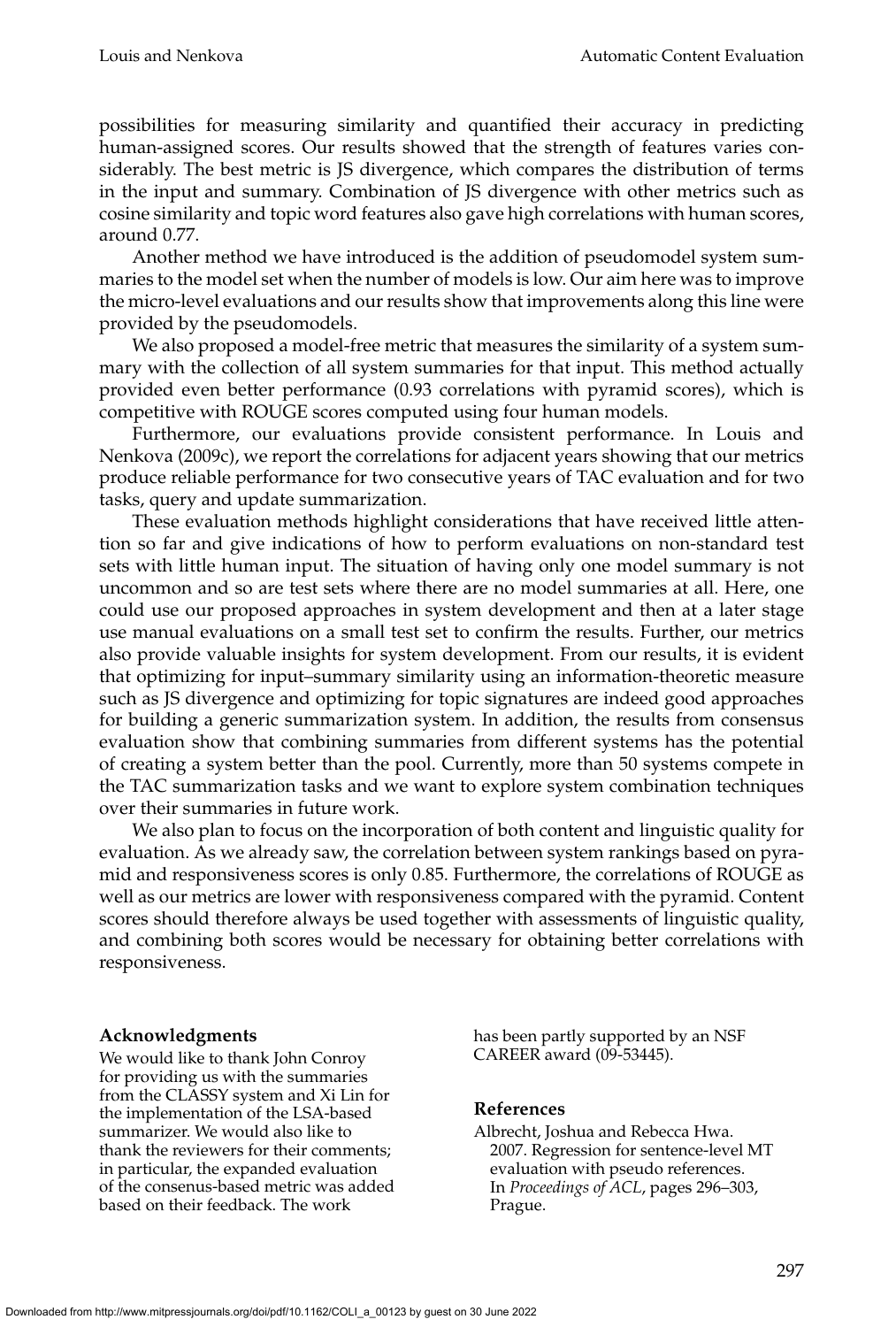- Albrecht, Joshua and Rebecca Hwa. 2008. The role of pseudo references in MT evaluation. In *Proceedings of the Third Workshop on Statistical Machine Translation, ACL*, pages 187–190, Columbus, OH.
- Best, D. J. and D. E. Roberts. 1975. Algorithm as 89: The upper tail probabilities of Spearman's rho. *Journal of the Royal Statistical Society. Series C (Applied Statistics)*, 24(3):377–379.
- Callison-Burch, Chris, Philipp Koehn, Christof Monz, Kay Peterson, Mark Przybocki, and Omar Zaidan. 2010. Findings of the 2010 joint workshop on statistical machine translation and metrics for machine translation. In *Proceedings of the Joint Fifth Workshop on Statistical Machine Translation and MetricsMATR*, pages 17–53, Uppsala.
- Callison-Burch, Chris, Philipp Koehn, Christof Monz, and Omar Zaidan. 2011. Findings of the 2011 workshop on statistical machine translation. In *Proceedings of the Sixth Workshop on Statistical Machine Translation*, pages 22–64, Edinburgh.
- Carbonell, Jaime and Jade Goldstein. 1998. The use of MMR, diversity-based reranking for reordering documents and producing summaries. In *Proceedings of SIGIR*, pages 335–336, Melbourne.
- Conroy, John M., Jade Goldstein, Judith D. Schlesinger, and Dianne P. O'Leary. 2004. Left-brain/right-brain multi-document summarization. In *Proceedings of the 4th Document Understanding Conference (DUC'04)*, Boston, MA. Available at: http://duc.nist.gov/pubs/2004papers/ ida.conroy.ps.
- Conroy, John M. and Dianne P. O'Leary. 2001. Text summarization via hidden Markov models. In *Proceedings of SIGIR*, pages 406–407, New Orleans, LA.
- Conroy, John M., Judith D. Schlesinger, Jeff Kubina, Peter A. Rankel, and Dianne P. O'Leary. 2011. Classy 2011 at TAC: Guided and multi-lingual summaries and evaluation metrics. In *Proceedings of TAC*, Gaithersburg, MD. Available at: http://www.nist.gov/tac/publications/ 2011/participant.papers/CLASSY. proceedings.pdf.
- Conroy, John M., Judith D. Schlesinger, and Dianne P. O'Leary. 2006. Topic-focused multi-document summarization using an approximate oracle score. In *Proceedings of the COLING-ACL*, pages 152–159, Sydney.
- Deerwester, Scott, Susan T. Dumais, George W. Furnas, Thomas K. Landauer, and Richard Harshman. 1990. Indexing by latent semantic analysis. *Journal of the Americal Society for Information Science*, 41(6):391–407.
- Donaway, Robert L., Kevin W. Drummey, and Laura A. Mather. 2000. A comparison of rankings produced by summarization evaluation measures. In *Proceedings of the NAACL-ANLP Workshop on Automatic Summarization*, pages 69–78, Seattle, WA.
- Erkan, Güneş and Dragomir R. Radev. 2004. Lexpagerank: Prestige in multi-document text summarization. In *Proceedings of EMNLP*, pages 365–371, Barcelona.
- Gillick, Dan and Benoit Favre. 2009. A scalable global model for summarization. In *Proceedings of the Workshop on Integer Linear Programming for Natural Language Processing*, pages 10–18, Boulder, CO.
- Gillick, Dan and Yang Liu. 2010. Non-expert evaluation of summarization systems is risky. In *Proceedings of the NAACL HLT 2010 Workshop on Creating Speech and Language Data with Amazon's Mechanical Turk*, pages 148–151, Los Angeles, CA.
- Gong, Yihong and Xin Liu. 2001. Generic text summarization using relevance measure and latent semantic analysis. In *Proceedings of SIGIR*, pages 19–25, New Orleans, LA.
- Haghighi, Aria and Lucy Vanderwende. 2009. Exploring content models for multi-document summarization. In *Proceedings of HLT-NAACL*, pages 362–370, Boulder, CO.
- Harman, Donna and Paul Over. 2004. The effects of human variation in DUC summarization evaluation. In *Proceedings of the ACL-04 Workshop: Text Summarization Branches Out*, pages 10–17, Barcelona.
- Jing, Hongyan, Regina Barzilay, Kathleen Mckeown, and Michael Elhadad. 1998. Summarization evaluation methods: Experiments and analysis. In *AAAI Symposium on Intelligent Summarization*, pages 60–68, Palo Alto, CA.
- Kumar, Shankar and William Byrne. 2004. Minimum Bayes-risk decoding for statistical machine translation. In *Proceedings of HLT-NAACL*, pages 169–176, Boston, MA.
- Lin, Chin-Yew. 2004a. Looking for a few good metrics: Automatic summarization evaluation-how many samples are enough. In *Proceedings of the NTCIR Workshop*, volume 4, pages 1–10, Tokyo.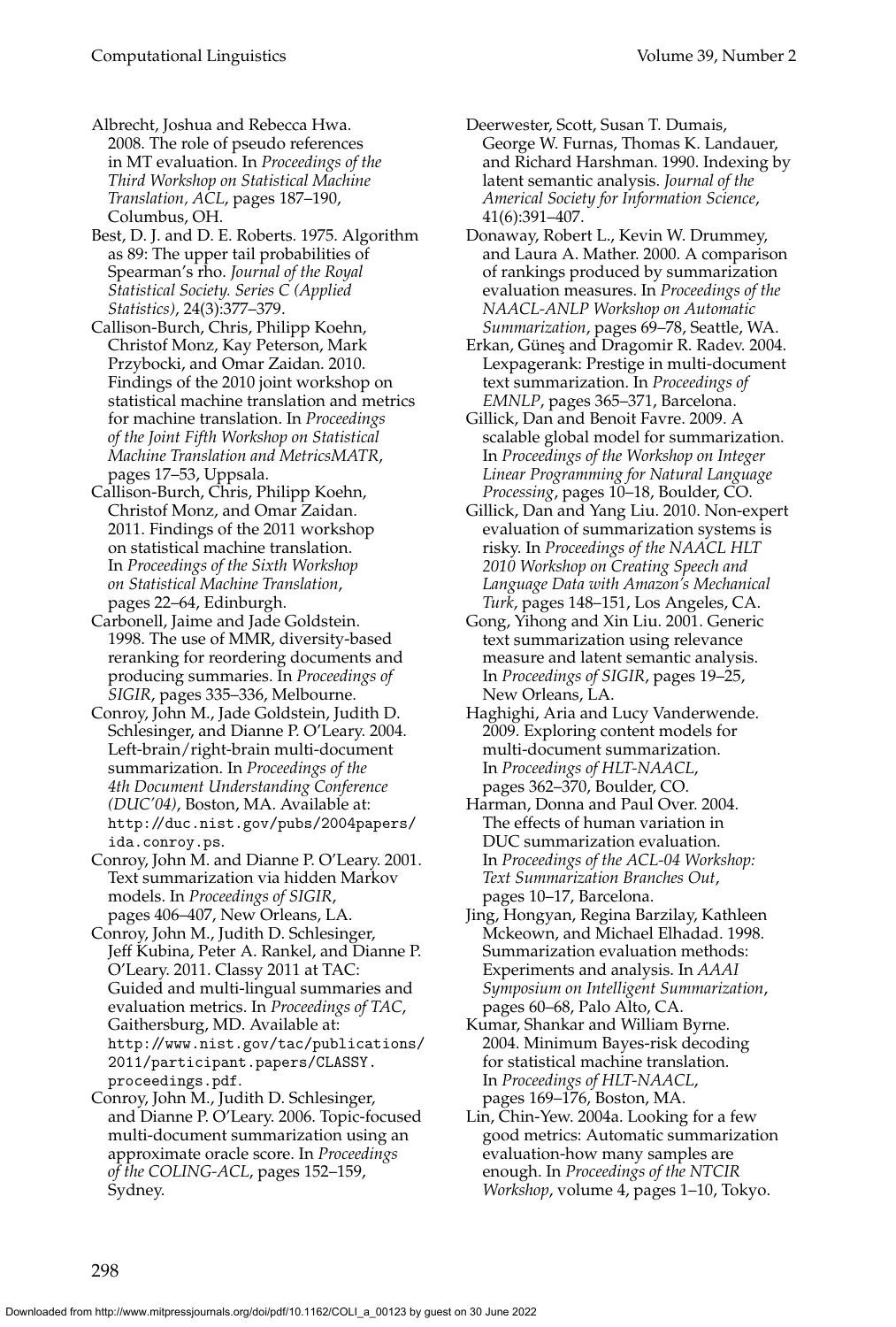Lin, Chin-Yew. 2004b. ROUGE: A package for automatic evaluation of summaries. In *Proceedings of the ACL Text Summarization Workshop*, pages 74–81, Barcelona.

Lin, Chin-Yew, Guihong Cao, Jianfeng Gao, and Jian-Yun Nie. 2006. An information-theoretic approach to automatic evaluation of summaries. In *Proceedings of HLT-NAACL*, pages 463–470, New York, NY.

Lin, Chin-Yew and Eduard Hovy. 2000. The automated acquisition of topic signatures for text summarization. In *Proceedings of COLING*, pages 495-501, Saarbrücken.

Lin, Chin-Yew and Eduard Hovy. 2003. Automatic evaluation of summaries using n-gram co-occurrence statistics. In *Proceedings of HLT-NAACL*, pages 71–78, Edmonton.

Louis, Annie and Ani Nenkova. 2008. Automatic summary evaluation without human models. In *Proceedings of TAC*, Gaithersburg, MD. Available at: http://www.nist.gov/tac/publications/ 2008/additional.papers/Penn. proceedings.pdf.

Louis, Annie and Ani Nenkova. 2009a. Automatically evaluating content selection in summarization without human models. In *Proceedings of EMNLP*, pages 306–314, Singapore.

Louis, Annie and Ani Nenkova. 2009b. Performance confidence estimation for automatic summarization. In *Proceedings of EACL*, pages 541–548, Athens.

Louis, Annie and Ani Nenkova. 2009c. Predicting summary quality using limited human input. In *Proceedings of TAC*, Gaithersburg, MD. Available at: http://www.nist.gov/tac/publications/ 2009/participant.papers/UPenn. proceedings.pdf.

Madnani, Nitin, Necip Fazil Ayan, Philip Resnik, and Bonnie J. Dorr. 2007. Using paraphrases for parameter tuning in statistical machine translation. In *Proceedings of the Second Workshop on Statistical Machine Translation*, pages 120–127, Prague.

McDonald, Ryan. 2007. A study of global inference algorithms in multi-document summarization. In *Proceedings of ECIR*, pages 557–564, Rome.

McKeown, Kathy, Regina Barzilay, David Evans, Vasileios Hatzivassiloglou, Barry Schiffman, and Simone Teufel. 2001. Columbia multi-document summarization: Approach and evaluation. In *Proceedings of DUC*, New Orleans, LA.

Available at: http://www-nlpir.nist. gov/projects/duc/pubs/2001papers/ columbia\_redo.pdf.

- Mihalcea, Rada and Paul Tarau. 2005. Multi-document summarization with iterative graph-based algorithms. In *Proceedings of the First International Conference on Intelligent Analysis Methods and Tools (IA 2005)*, McLean, VA.
- Nenkova, Ani and Annie Louis. 2008. Can you summarize this? Identifying correlates of input difficulty for multi-document summarization. In *Proceedings of ACL-HLT*, pages 825–833, Columbus, OH.

Nenkova, Ani and Rebecca Passonneau. 2004. Evaluating content selection in summarization: The pyramid method. In *Proceedings of HLT-NAACL*, pages 145–152, Boston, MA.

- Nenkova, Ani, Rebecca Passonneau, and Kathleen McKeown. 2007. The pyramid method: Incorporating human content selection variation in summarization evaluation. *ACM Transactions on Speech and Language Processing*, 4(2):4.
- Nenkova, Ani, Lucy Vanderwende, and Kathleen McKeown. 2006. A compositional context sensitive multi-document summarizer: Exploring the factors that influence summarization. In *Proceedings of SIGIR*, pages 573–580, Seattle, WA.

Owkzarzak, Karolina and Hoa Trang Dang. 2009. Evaluation of automatic summaries: Metrics under varying data conditions. In *Proceedings of the Workshop on Language Generation and Summarisation*, pages 23–30, Singapore.

R Development Core Team. 2011. *R: A Language and Environment for Statistical Computing*. R Foundation for Statistical Computing, Vienna.

Radev, Dragomir, Timothy Allison, Sasha Blair-Goldensohn, John Blitzer, Arda Çelebi, Stanko Dimitrov, Elliott Drabek, Ali Hakim, Wai Lam, Danyu Liu, Jahna Otterbacher, Hong Qi, Horacio Saggion, Simone Teufel, Michael Topper, Adam Winkel, and Zhu Zhang. 2004a. MEAD—A platform for multidocument multilingual text summarization. In *Proceedings of LREC 2004*, pages 1–4, Lisbon.

Radev, Dragomir, Hongyan Jing, Malgorzata Sty, and Daniel Tam. 2004b. Centroid-based summarization of multiple documents. *Information Processing and Management*, 40:919–938.

Radev, Dragomir and Daniel Tam. 2003. Single-document and multi-document